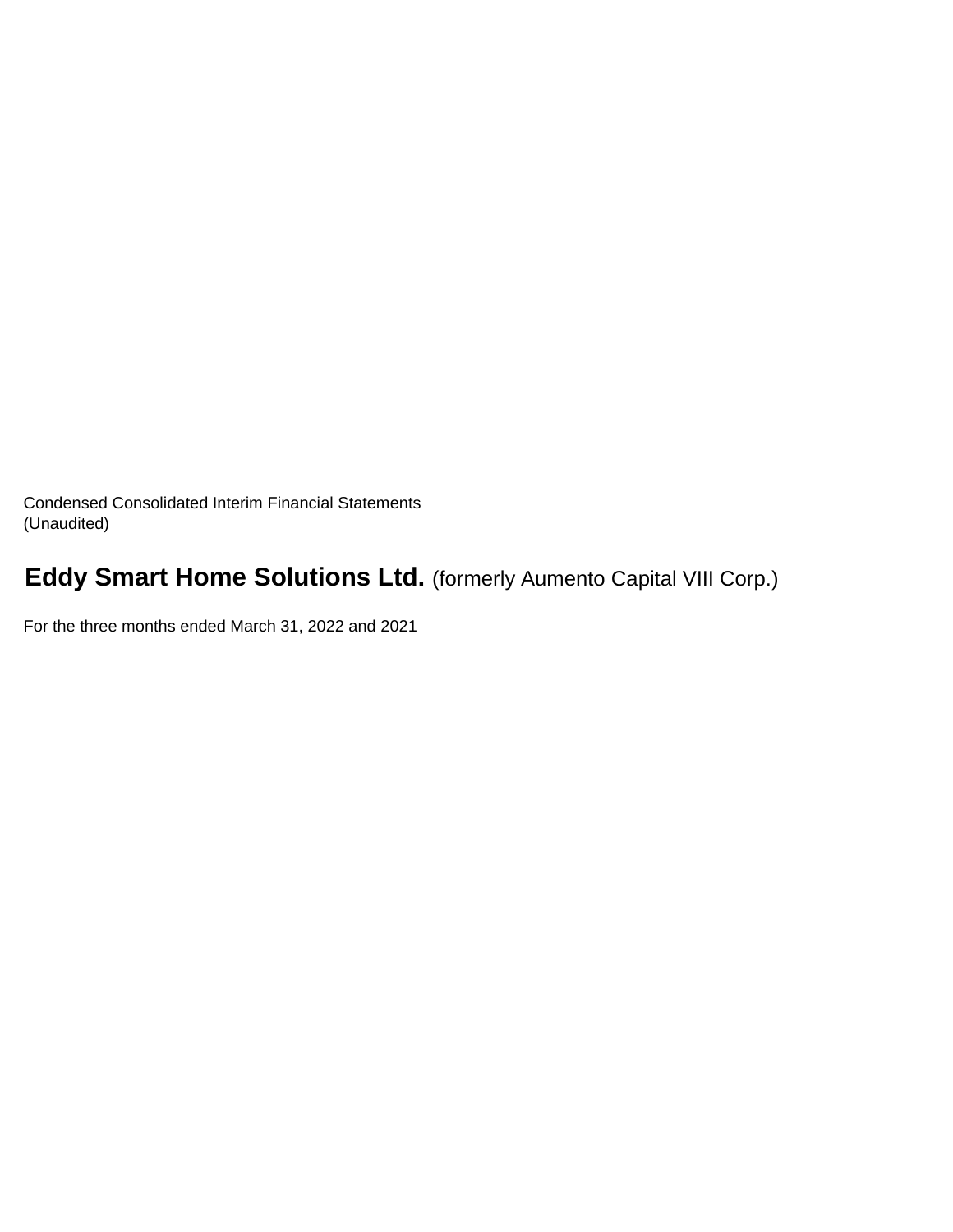Condensed Consolidated Interim Financial Statements For the three months ended March 31, 2022 and 2021 (Unaudited)

The accompanying unaudited condensed consolidated interim financial statements of Eddy Smart Home Solutions Ltd. (formerly Aumento Capital VIII Corp.) for the three months ended March 31, 2022 have been prepared by and are the responsibility of management. These unaudited condensed consolidated interim financial statements, together with the accompanying notes, have been reviewed and approved by members of Eddy Smart Home Solutions Ltd. (formerly Aumento Capital VIII Corp.) audit committee. In accordance with National Instrument 51 – 102, Eddy Smart Home Solutions Ltd. (formerly Aumento Capital VIII Corp.) discloses that these unaudited condensed consolidated interim financial statements have not been reviewed by Eddy Smart Home Solutions Ltd. (formerly Aumento Capital VIII Corp.) auditors.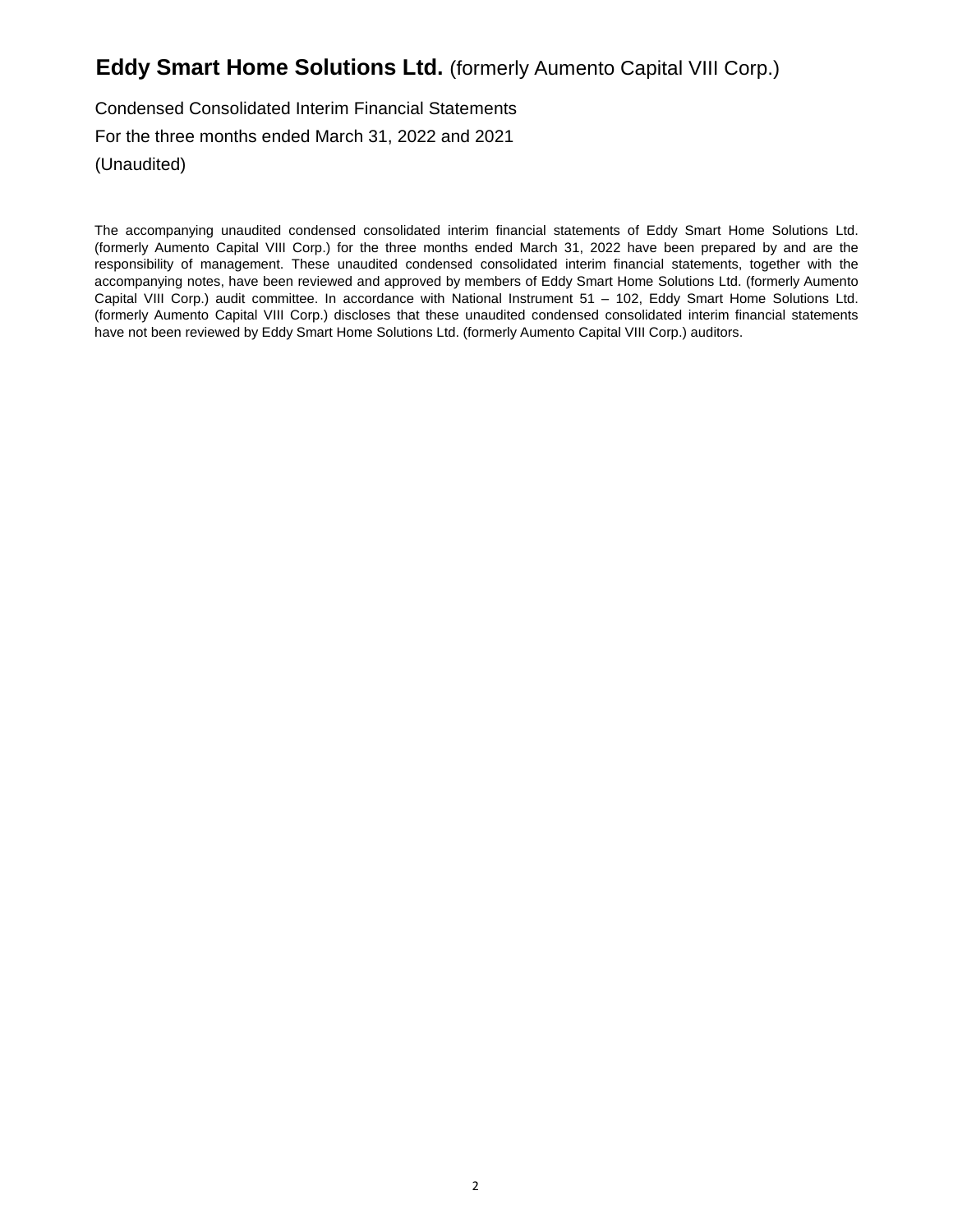Condensed Consolidated Interim Statements of Financial Position (Unaudited)

(in Canadian dollars)

|                                                     | March 31,      | December 31,  |
|-----------------------------------------------------|----------------|---------------|
|                                                     | 2022           | 2021          |
| <b>Assets</b>                                       | \$             | S             |
| <b>Current assets</b>                               |                |               |
| Cash                                                | 5,249,467      | 111,225       |
| Restricted cash                                     | 56,502         | 56,491        |
| Accounts receivable (note 4)                        | 868,401        | 699,156       |
| Prepaid expenses                                    | 1,657,670      | 1,140,318     |
| Inventory (note 5)                                  | 1,596,742      | 1,648,619     |
|                                                     | 9,428,782      | 3,655,809     |
| Costs to obtain and fulfill a contract (note 10)    | 1,192,143      | 958,011       |
| <b>Right-of-use assets</b>                          | 443,167        | 470,036       |
| <b>Property and equipment</b>                       | 271,206        | 279,825       |
|                                                     | 1,906,516      | 1,707,872     |
| <b>Total Assets</b>                                 | 11,335,298     | 5,363,681     |
|                                                     |                |               |
| <b>Liabilities</b>                                  |                |               |
| <b>Current liabilities</b>                          |                |               |
| Accounts payable and accrued liabilities (note 11)  | 2,529,635      | 3,344,384     |
| Deferred revenue (note 6)                           | 963,855        | 365,284       |
| Current portion of lease liabilities                | 137,645        | 134,227       |
| Conversion derivative of term loan (note 12)        |                | 778,680       |
| Term loans (note 12)                                |                | 2,556,125     |
| Demand loans (note 12)                              |                | 3,102,666     |
| <b>Total Current Liabilities</b>                    | 3,631,135      | 10,281,366    |
| <b>Lease liabilities</b>                            | 547,843        | 583,541       |
| Deferred revenue (note 6)                           | 695,284        | 830,167       |
| Loan payable (note 12)                              | 40,000         | 40,000        |
| <b>Total Liabilities</b>                            | 4,914,262      | 11,735,074    |
| <b>Shareholders' Equity/(Deficiency)</b>            |                |               |
| Share capital (note 17)                             | 49,348,386     | 33,306,141    |
| Contributed surplus (note 13)                       | 1,771,952      | 334,104       |
| <b>Deficit</b>                                      | (44, 717, 347) | (40,028,753)  |
| Accumulated other comprehensive income              | 18,045         | 17,115        |
| <b>Total Shareholders' Equity/(Deficiency)</b>      | 6,421,036      | (6, 371, 393) |
|                                                     |                |               |
| <b>Contingencies</b> (note 18)                      |                |               |
| Going concern (note 2)                              |                |               |
| <b>Total Liabilities &amp; Shareholders' Equity</b> | 11,335,298     | 5,363,681     |

See accompanying notes to consolidated financial statements

On behalf of the Directors:

"signature" "signature" Director **Director** Director **Director Director Director Director** 

Mark Silver Travis Allan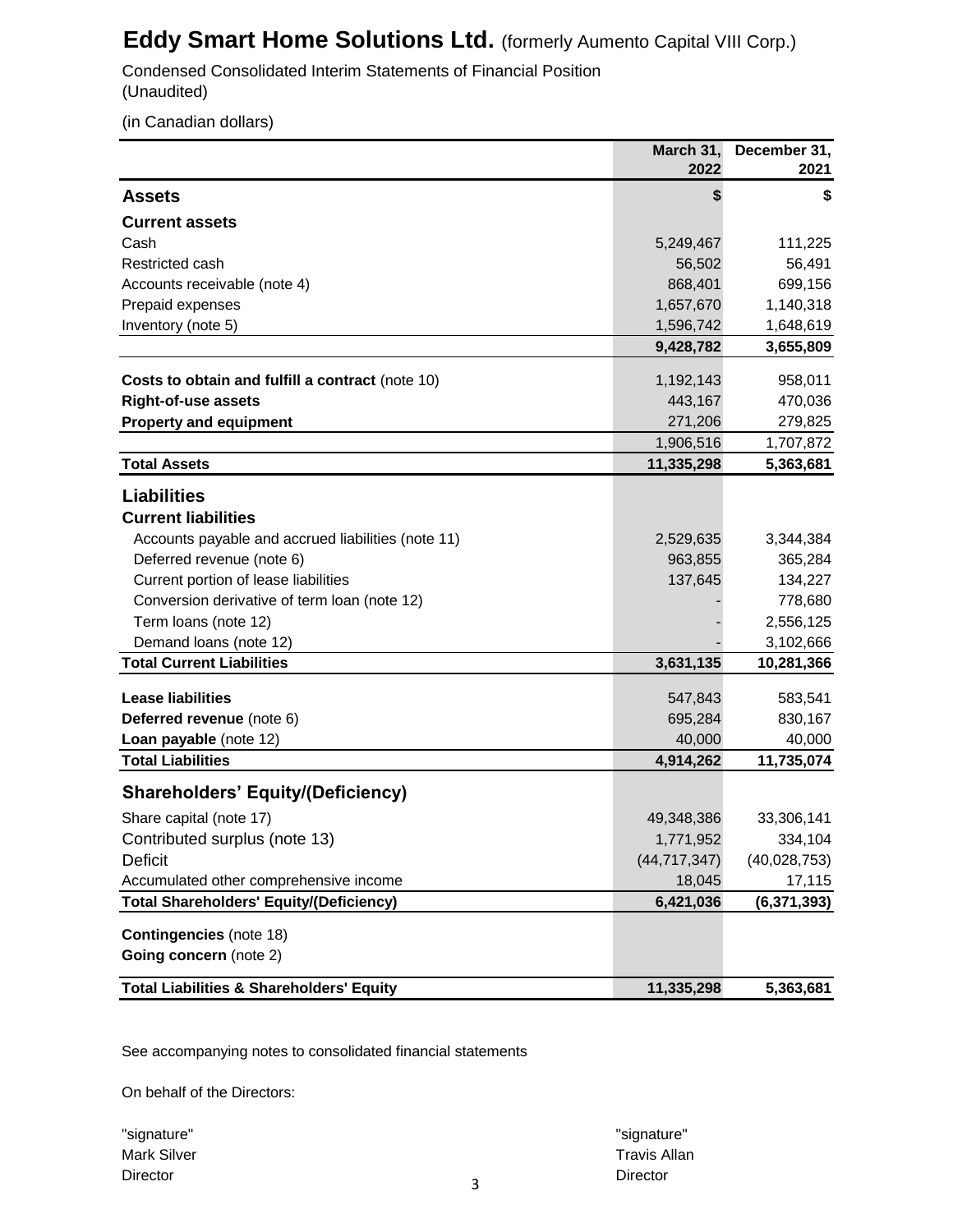Condensed Consolidated Interim Statements of Loss and Comprehensive Loss (Unaudited)

For the three months ended March 31, 2022 and 2021

(in Canadian dollars)

|                                                                                    | March 31, 2022 | March 31, 2021           |
|------------------------------------------------------------------------------------|----------------|--------------------------|
|                                                                                    |                | \$                       |
| Revenue (note 6)                                                                   | 382,805        | 359,422                  |
| <b>Expenses</b>                                                                    |                |                          |
| Cost of Sales (note 8)                                                             | 229,504        | 234,076                  |
| Selling (note 9)                                                                   | 328,708        | 178,014                  |
| General and administrative (note 7)                                                | 4,391,268      | 919,755                  |
|                                                                                    | 4,949,480      | 1,331,845                |
| <b>Operating loss</b>                                                              | (4, 566, 675)  | (972, 423)               |
|                                                                                    |                |                          |
| Interest income                                                                    | 9,625          | 707                      |
| (Loss)/gain on foreign exchange                                                    | (15,906)       | 3,561                    |
| Finance cost (note 12)                                                             | (115, 638)     | (302, 698)               |
| Net loss before income taxes                                                       | (4,688,594)    | (1, 270, 853)            |
| Income taxes                                                                       |                |                          |
| <b>Net loss</b>                                                                    | (4,688,594)    | (1, 270, 853)            |
|                                                                                    |                |                          |
| Other comprehensive loss:<br>Items that may subsequently be reclassified to income |                |                          |
| Loss on foreign currency translation, of foreign operation                         | 930            |                          |
| <b>Total comprehensive loss</b>                                                    | (4,687,664)    | (3,237)<br>(1, 274, 090) |
|                                                                                    |                |                          |
| Net loss per share - basic and diluted (note 15)                                   | (\$0.08)       | (\$0.04)                 |
| Weighted average number of common shares outstanding                               |                |                          |
| (note 15)                                                                          |                |                          |
| - Basic and diluted                                                                | 62,432,121     | 30,882,392               |

See accompanying notes to consolidated financial statements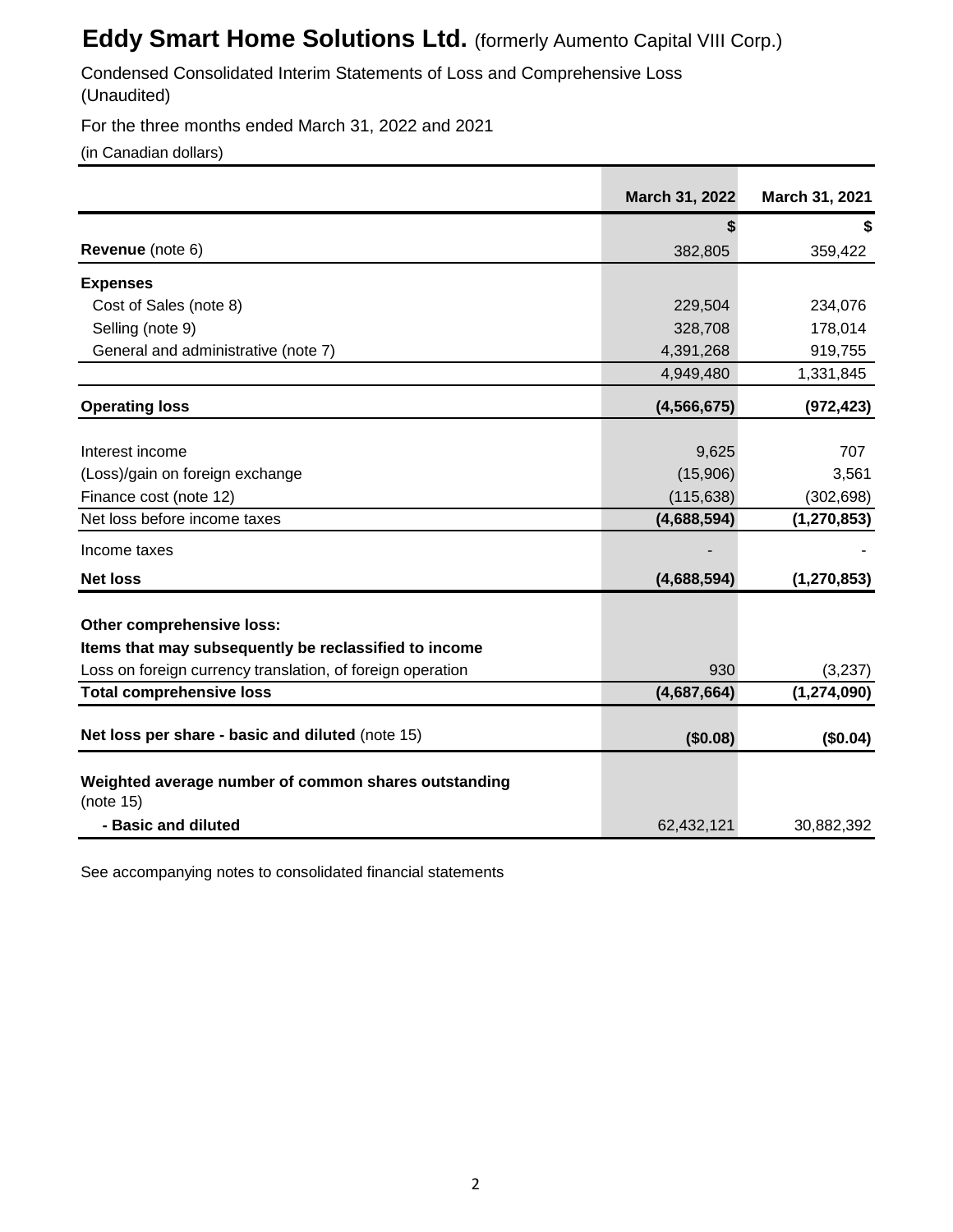Condensed Consolidated Interim Statements of Changes in Shareholders' equity/(deficiency) (Unaudited)

For the three months ended March 31, 2022 and 2021

### (in Canadian dollars)

|                                                                                                                            |                                                                 |                | <b>ESHSI common and class B preferred shares</b> |                                                 | <b>Common Shares</b>              |                      |                               |                    |                                |                                |
|----------------------------------------------------------------------------------------------------------------------------|-----------------------------------------------------------------|----------------|--------------------------------------------------|-------------------------------------------------|-----------------------------------|----------------------|-------------------------------|--------------------|--------------------------------|--------------------------------|
|                                                                                                                            | Number of ESHSI ESHSI common class B preferred<br>common shares | shares         | <b>Number of ESHSI</b>                           | <b>ESHSI class B</b><br>shares preferred shares | Number of<br><b>Common Shares</b> | <b>Common Shares</b> | Contributed<br><b>Surplus</b> | <b>Accumulated</b> | <b>OCI Accumulated Deficit</b> | Shareholder's<br><b>Equity</b> |
| Balance, January 1, 2022                                                                                                   | 61,469,428 \$                                                   | 29,401,826     | 12,594,566 \$                                    | 3,904,316                                       | $\overline{\phantom{a}}$          | - \$                 | 334,103 \$                    | 17,115             | (40,028,753)                   | (6, 371, 393)                  |
| Conversion of ESHSI common shares to Common<br>Shares (note 1, 17)<br>Conversion of ESHSI class B pref shares to Common    | (61, 469, 428)                                                  | (29, 401, 826) |                                                  |                                                 | 31,033,886                        | 29,401,826           |                               |                    |                                |                                |
| Shares (note 1, 17)                                                                                                        |                                                                 | $\sim$         | (12,594,566)                                     | (3,904,316)                                     | 6,358,581                         | 3,904,316            |                               |                    |                                |                                |
| Private placement (note 1, 17)                                                                                             |                                                                 |                |                                                  |                                                 | 20,713,449                        | 12,308,260           |                               |                    | ۰                              | 12,308,260                     |
| Share issue costs (note 1, 17)                                                                                             |                                                                 |                |                                                  |                                                 | $\overline{\phantom{a}}$          | (1, 281, 203)        |                               |                    | ۰.                             | (1,281,203)                    |
| Agent warrants (note 13)                                                                                                   |                                                                 |                |                                                  |                                                 |                                   | (478, 832)           | 478,832                       |                    | ۰                              | $\overline{\phantom{a}}$       |
| Conversion of Term Loan to Common Shares (note 12,<br>17)                                                                  |                                                                 |                |                                                  |                                                 | 5,702,936                         | 3,421,759            |                               |                    | ۰                              | 3,421,759                      |
| Issuance of Common Shares to a developer and<br>customer (note 13)                                                         |                                                                 |                |                                                  |                                                 | 1,453,767                         | 872,260              |                               |                    | ۰                              | 872,260                        |
| Issuance of warrants to a developer and customer (note<br>(13)<br>Common snares issued in reverse takeover (note 1,<br>17) |                                                                 |                |                                                  |                                                 | 2,000,000                         | 1,200,000            | 676,400                       |                    | ۰.                             | 676,400<br>1,200,000           |
| Stock options issued in reverse takeover (note 13)                                                                         |                                                                 |                |                                                  |                                                 |                                   |                      | 25,640                        |                    |                                | 25,640                         |
| Warrants issued in reverse takeover (note 13)                                                                              |                                                                 |                |                                                  |                                                 |                                   |                      | 51,280                        |                    |                                | 51,280                         |
| Employee and director share-based comp (note 13)                                                                           |                                                                 |                |                                                  |                                                 |                                   |                      | 205,697                       |                    |                                | 205,697                        |
| Cumulative translation adjustment                                                                                          |                                                                 |                |                                                  |                                                 |                                   |                      |                               | 930                |                                | 930                            |
| Net loss for the year                                                                                                      |                                                                 |                |                                                  |                                                 |                                   |                      |                               | $\sim$             | (4,688,594)                    | (4,688,594)                    |
| Balance, March 31, 2022                                                                                                    | $\blacksquare$                                                  |                | $\blacksquare$                                   | $\blacksquare$                                  | 67,262,619 \$                     | 49.348.386           | 1.771.952 \$<br>- 55          | 18,045             | (44,717,347)                   | 6,421,036                      |

|                                                    |                                                |            | <b>ESHSI common and class B preferred shares</b> |                         |                          |        |                          |                          |                                |               |
|----------------------------------------------------|------------------------------------------------|------------|--------------------------------------------------|-------------------------|--------------------------|--------|--------------------------|--------------------------|--------------------------------|---------------|
|                                                    |                                                |            | <b>Number of ESHSI</b>                           |                         |                          |        |                          |                          |                                |               |
|                                                    | Number of ESHSI ESHSI common class B preferred |            |                                                  | <b>ESHSI class B</b>    |                          |        | Contributed              | Accumulated              |                                | Shareholder's |
|                                                    | common shares                                  | shares     |                                                  | shares preferred shares |                          |        | Surplus                  |                          | <b>OCI Accumulated Deficit</b> | (deficiency)  |
| Balance, January 1, 2021                           | 61,169,428 \$                                  | 29.397.086 | 10,519,566 \$                                    | 3,261,066               |                          |        | $13,774$ \$              | 29,348                   | $(32,018,250)$ \$              | 683,025       |
| Employee share-based comp (note 13)                |                                                |            |                                                  |                         |                          |        | 99,140                   |                          |                                | 99,140        |
| Developer and customer, share-based comp (note 13) |                                                |            |                                                  |                         |                          |        | 1,060                    | $\overline{\phantom{a}}$ |                                | 1,060         |
| Cumulative translation adjustment                  | $\overline{\phantom{a}}$                       |            | $\sim$                                           | $\sim$                  | $\overline{\phantom{a}}$ |        | $\overline{\phantom{a}}$ | (3,237)                  | ٠                              | (3,237)       |
| Net loss for the year                              |                                                |            |                                                  |                         |                          |        |                          | $\overline{\phantom{a}}$ | (1, 270, 853)                  | (1, 270, 853) |
| Balance, March 31, 2021                            | 61,169,428<br>- 55                             | 29,397,086 | 10,519,566 \$                                    | 3,261,066               |                          | $\sim$ | 113,974 \$               | 26,111                   | (33, 289, 103)                 | (490, 865)    |

See accompanying notes to consolidated financial statements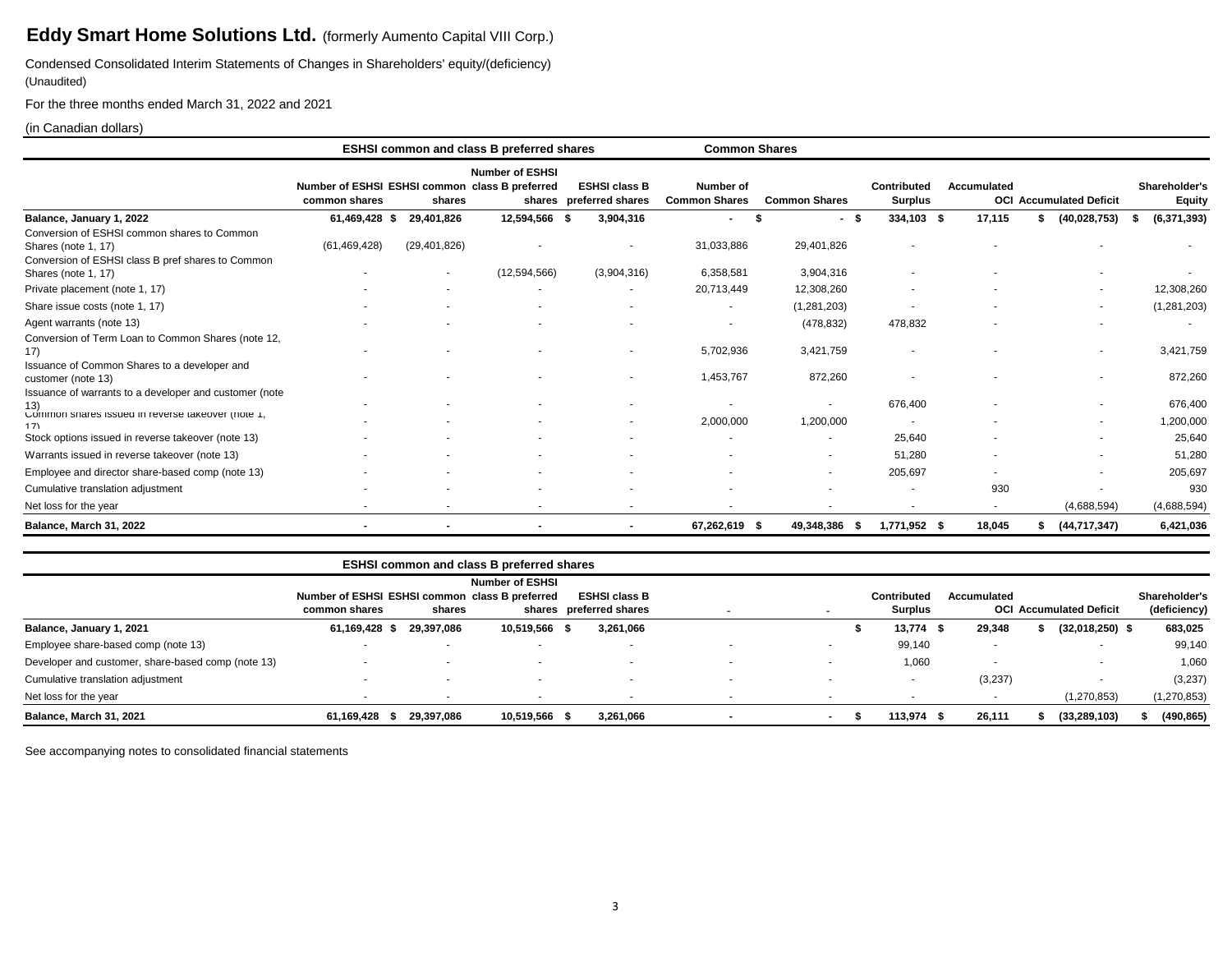Condensed Consolidated Interim Statements of Cash Flows

(Unaudited)

For the three months ended March 31, 2022 and 2021

(in Canadian dollars)

|                                                                                 | March 31, 2022        | March 31, 2021        |
|---------------------------------------------------------------------------------|-----------------------|-----------------------|
|                                                                                 | S                     |                       |
| Cash provided by (used in)                                                      |                       |                       |
| <b>Operating activities</b>                                                     |                       |                       |
| Net loss for the year                                                           | (4,688,594)           | (1,270,854)           |
| Add items not affecting cash                                                    |                       |                       |
| Depreciation of property and equipment                                          | 18,629                | 16,665                |
| Depreciation of fulfillment assets (note 10)                                    | 51,896                | 30,656                |
| Amortization of right-of-use assets                                             | 26,870                | 26,870                |
| Interest paid on lease liabilities                                              | (17, 247)             | (20, 277)             |
| Loss on financial instruments (note 12)                                         | 68,883                | 190,397               |
| Interest expense (note 12)                                                      | 46,755                | 112,001               |
| Interest income                                                                 | (9,625)               | (707)                 |
| Non cash component of listing expense                                           | 858,118               |                       |
| Stock-based compensation (note 13)                                              | 1,754,357             | 99,140                |
|                                                                                 | (1,889,958)           | (816, 109)            |
| Changes in non-cash working capital                                             |                       |                       |
| Restricted cash                                                                 | (11)                  |                       |
| Accounts receivable (note 5)                                                    | (169, 245)            | (218, 462)            |
| Prepaid expenses                                                                | (517, 351)            | 32,276                |
| Cost to obtain and fulfill a contract (note 10)                                 | (286, 027)            | (242, 045)            |
| Inventory (note 5)                                                              | 51,877                | 895                   |
| Deferred revenue (note 6)<br>Accounts payable and accrued liabilities (note 11) | 463,689<br>(819, 212) | 346,704<br>(126, 177) |
| Deferred rent                                                                   |                       |                       |
|                                                                                 | (1,276,280)           | (206, 809)            |
| Net cash flow (used in) operating activities                                    | (3, 166, 238)         | (1,022,918)           |
|                                                                                 |                       |                       |
| <b>Investing activities</b><br>Purchase of property and equipment               | (10, 010)             | (3,321)               |
| Cash acquired through a Reverse Takeover (note 1)                               | 418,802               |                       |
| Net cash flow (used in) investing activities                                    | 408,792               | (3, 321)              |
| <b>Financing activities</b>                                                     |                       |                       |
| Proceeds from equity offering (note 1, 17)                                      | 12,308,260            |                       |
| Share issuing cost (note 1, 17)                                                 | (1,281,203)           |                       |
| Lease payments                                                                  | (32, 282)             | (27, 792)             |
| Interest on demand loan (note 12)                                               | (99,087)              |                       |
| Proceeds from term loans (note 12)                                              |                       | 1,750,000             |
| Repayment of demand loans (note 12)                                             | (3,000,000)           |                       |
| Net cash flow from financing activities                                         | 7,895,688             | 1,722,208             |
| Decrease in cash during the year                                                | 5,138,242             | 695,969               |
| Cash, beginning of year                                                         | 111,225               | 192,518               |
| Cash, end of year                                                               | 5,249,467             | 888,487               |
|                                                                                 |                       |                       |

See accompanying notes to consolidated financial statements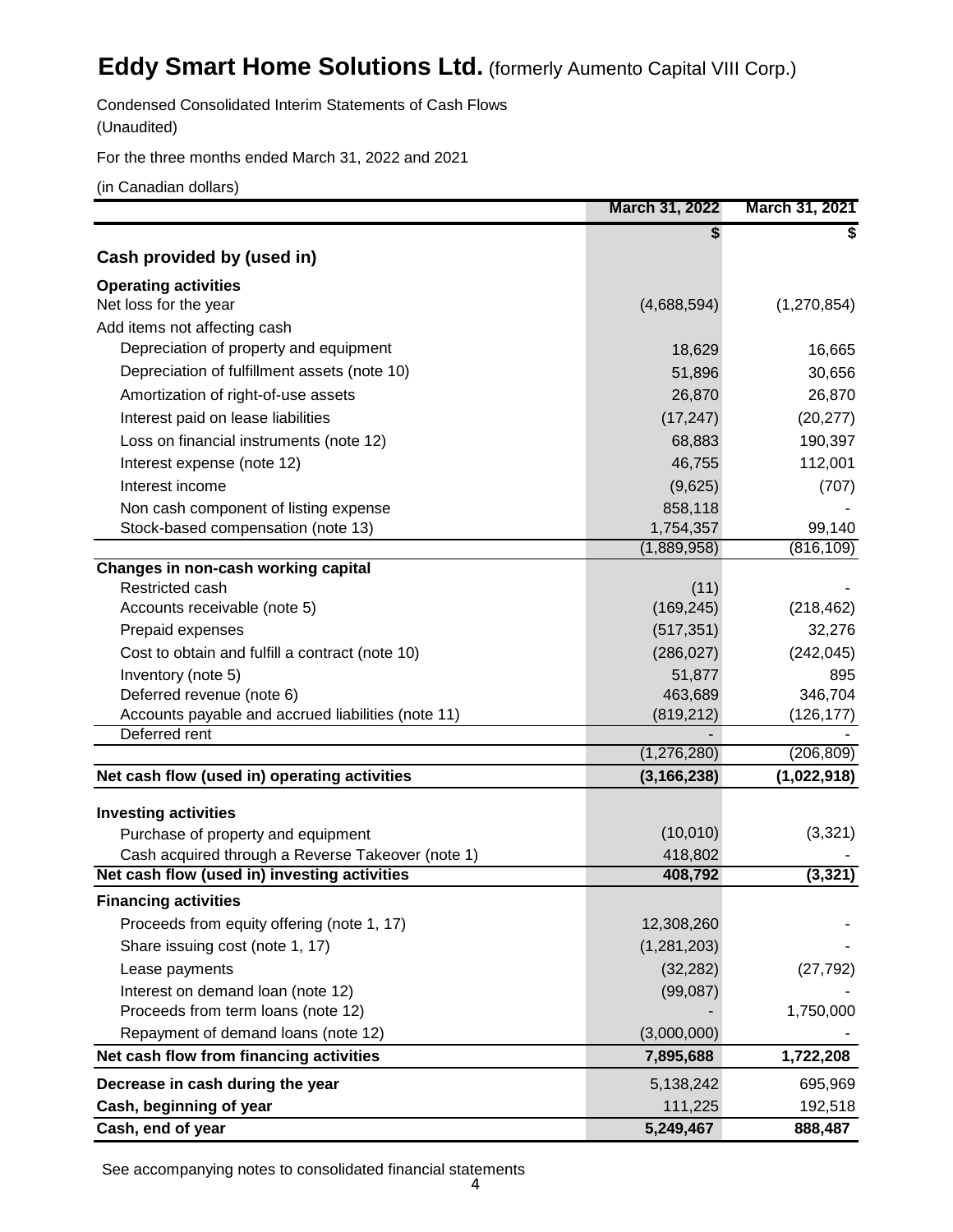Notes to the Condensed Consolidated Interim Financial Statements

For the three months ended March 31, 2022 and 2021

### **1. General business description and reverse takeover**

Eddy Smart Home Solutions Ltd. ("Eddy" or the "Company") formerly Aumento Capital VIII Corp. ("Aumento"), was incorporated under the Ontario Business Corporations Act on November 20, 2020 and was a Capital Pool Company ("CPC") as defined in the Policy 2.4 of the TSX Venture Exchange (the "Exchange"). Upon the closing of the Reverse Takeover (the "RTO Transaction"), Aumento changed its name to Eddy Smart Home Solutions Ltd.

As described below, the Company completed the acquisition of Eddy Smart Home Solutions Inc. ("ESHSI") through an acquisition agreement ("RTO Transaction") whereby the Company acquired all of the issued and outstanding shares of Aumento on January 12, 2022, with the former shareholders of ESHSI obtaining control of the Company.

ESHSI was incorporated under the Ontario Business Corporation Act of Ontario on January 27, 2015. ESHSI is a North American provider and developer of residential and commercial smart water metering products and monitoring services, helping property owners protect, control and conserve water usage by combining water sensing devices with behavioural learning software. ESHSI operates in three segments: Single-Family Residential ("SFR"), Multi-Family Residential ("MFR") and Commercial and Institutional ("C&I").

Following the RTO Transaction, the Company is controlled by ESHSI, and as such, the transaction is accounted for as a reverse takeover of the Company by ESHSI for accounting purposes.

The historical figures presented in these condensed consolidated interim financial statements represent those of ESHSI and its subsidiaries. The acquired assets and liabilities and results of operations and cash flows of Aumento are reflected only for periods from the acquisition date of January 12, 2022.

The wholly owned operating subsidiaries of the Company are Eddy Smart Home Solutions Inc., Eddy Home Inc., Eddy Home Distribution Inc. (formerly Municipal Water Savings Corp.) and Municipal Water Savings California Corp.

The Company's shares are listed on the TSX Venture Exchange under the symbol "EDY". The Company's corporate office is 5255 Yonge Street, Suite 900, Toronto, Ontario M2N 6P4.

#### **RTO Transaction**

On January 12, 2022, the Company (Aumento at the time) acquired all of the issued and outstanding securities of ESHSI in exchange for the issuance of securities of Aumento, which resulted in ESHSI becoming a wholly owned subsidiary of Aumento.

As consideration for the acquisition, each issued and outstanding common share and class B preferred share of ESHSI was cancelled and replaced by 0.504867 Common Shares of Aumento (the "Exchange Ratio"). Further, each option or warrant issued by ESHSI was exchanged for a corresponding option or warrant of Aumento on substantially the same economic terms and conditions as the original option or warrant based on the Exchange Ratio.

Following completion of the RTO Transaction, the Company had 67,262,619 Common Shares issued and outstanding on a non-diluted basis with existing shareholders of Aumento holding approximately 2.97% and ESHSI shareholders holding approximately 97.03% of the outstanding Common Shares of the Company. As a result, the transaction is considered a reverse takeover of Aumento by ESHSI. For accounting purposes ESHSI is considered the acquirer and Aumento the acquiree.

Aumento's activities prior to the acquisition were limited to management of cash resources and the maintenance of its listing, and accordingly, did not constitute a business. As a result, the RTO Transaction is considered to be outside the scope of IFRS 3 Business Combinations, and has been accounted for as an asset acquisition. Since ESHSI granted equity instruments as consideration for the acquisition, the arrangement has been accounted for under IFRS 2, Share-based Payments. Accordingly, the transaction has been accounted for at the fair value of the equity instruments granted by ESHSI to Aumento. The share capital, reserves, and deficit of Aumento at the time of the RTO Transaction have been eliminated against the fair value of the consideration and the difference has been recognized as a listing expense in the statement of loss and comprehensive loss for the three months ended March 31, 2022. The capital structure recognized in the condensed consolidated interim statement of financial position is that of the Company, but the dollar amount of the issued share capital prior to the RTO transaction is that of ESHSI, including the value of the Common Shares issued prior to the RTO Transaction.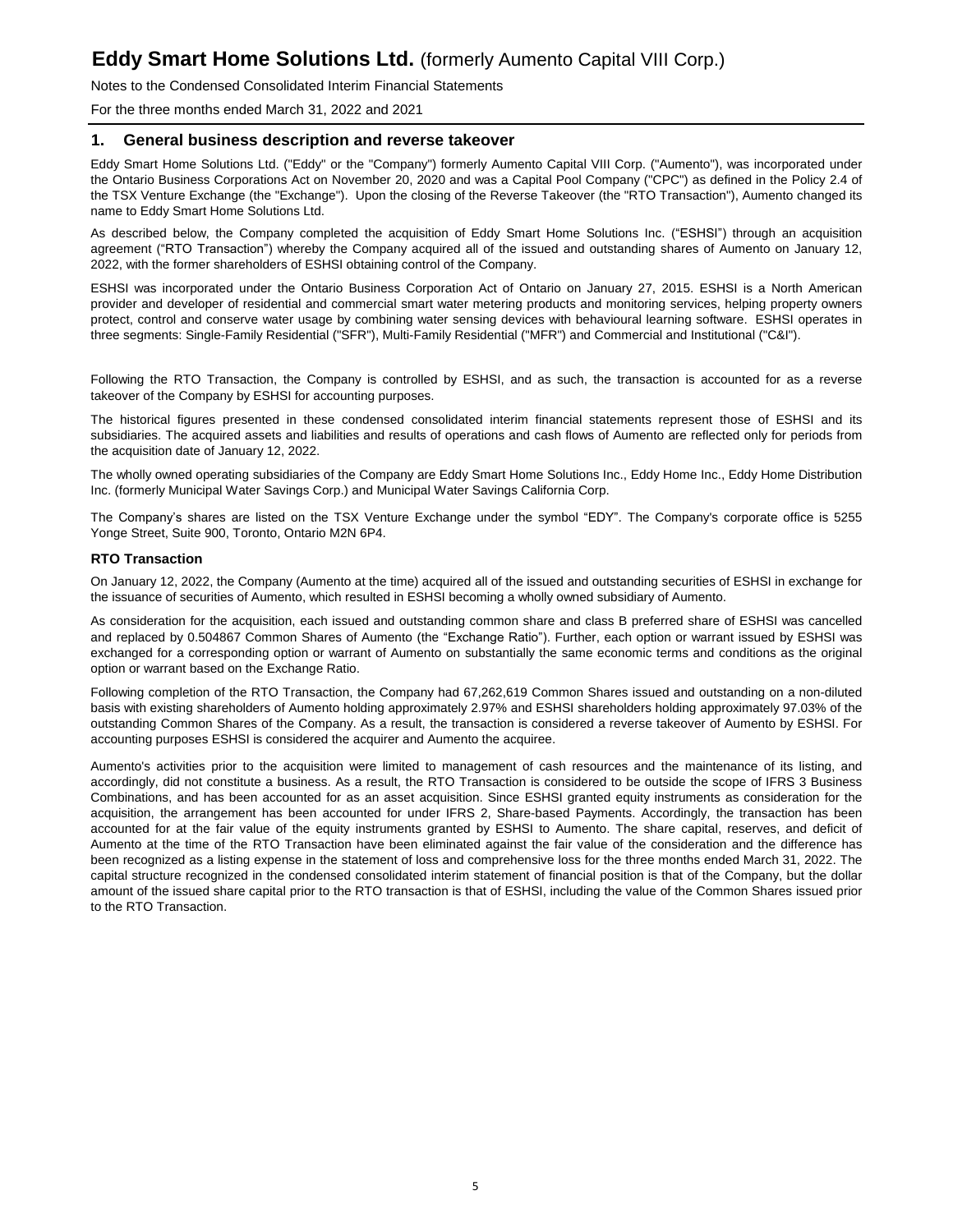Notes to the Condensed Consolidated Interim Financial Statements

For the three months ended March 31, 2022 and 2021

In the accounting for the reverse takeover, the RTO Transaction consideration was determined by reference to the fair value of equity the legal subsidiary, being ESHSI, would have issued to the legal parent entity, being Aumento, for the shareholders of Aumento to obtain the same percentage ownership interest of approximately 2.97% in the combined entity. The fair value of the issued equity was determined based on the most reliable and observable fair value measure being the market price per share from a recent ESHSI private placement to third party market participants (\$0.60 per share).

The excess of the fair value of the RTO Transaction consideration to Aumento over the fair value of the assets and liabilities of Aumento acquired by ESHSI at January 12, 2022 are as follows:

Fair value of consideration issued:

| Listing expense                                           | 858,118          |
|-----------------------------------------------------------|------------------|
| Aumento options assumed<br>Aumento agent warrants assumed | 51,280<br>25,640 |
| Net assets acquired                                       | 418,802          |
| Aumento deficit                                           | (323, 223)       |
| Aumento surplus                                           | 111,037          |
| Aumento common shares                                     | 630,988          |
| ESHSI issued 2,000,000 common shares at \$0.60            | 1,200,000        |

The reverse takeover listing expense amounted to \$858,118.

### **2. Basis of presentation**

#### **Statement of compliance**

The Company prepares its condensed consolidated interim financial statements in accordance with International Financial Reporting Standards ('IFRS") as issued by the International Accounting Standards Board ("IASB") applicable to the preparation of interim financial statements including International Accounting Standard ("IAS") 34 "Interim Financial Reporting". The condensed consolidated interim financial statements do not include all the information and disclosures required in the Company's annual consolidated financial statements and should be read in conjunction with the Company's annual consolidated financial statements for the year ended December 31, 2021. The accounting policies that are set out in Note 2, "Significant Accounting Policies" to the Company's annual consolidated financial statements for the year ended December 31, 2021 were consistently applied to all periods presented. Accounting judgements, estimates and assumptions set out in note 3 to the Company's annual consolidated financial statements for the year ended December 31, 2021, remains consistent except for the items described below in note 3.

The consolidated financial statements of the Company were approved by the Board of Directors on May 30, 2022.

#### **Going concern basis of accounting**

These consolidated financial statements have been prepared on a going concern basis which contemplates that the Company will continue in operation and be able to realize its assets and discharge its liabilities and commitments in the normal course of business for the foreseeable future. In assessing whether this going concern assumption is appropriate and whether there are material uncertainties that may cast significant doubt on the Company's ability to continue as a going concern, management considers all available information and actions within its control with respect to the future which is at least, but not limited to, twelve months from the end of the reporting period.

For the three months ended March 31, 2022, the Company generated a net loss of \$4,688,594 and negative cash flows from operating activities of \$3,166,238. As at March 31, 2022, the Company has an accumulated deficit of \$44,717,347 and a working capital deficit of \$5,797,647. As a result, these events and conditions indicate that a material uncertainty exists that may cast significant doubt on the Company's ability to continue as a going concern and, therefore, the Company may be unable to realize its assets and discharge its liabilities in the normal course of business. The continuation of the Company is dependent on its ability to achieve positive cash flow from operations, to obtain the necessary equity or debt financing to continue with expansion in the water monitoring services market, and to ultimately attain and maintain profitable operations.

While management has a high degree of confidence that this trend of capital raising will continue, there is no assurance that it will be successful in closing additional financings in the future or that the Company will achieve profitable operations. These consolidated financial statements do not give effect to any adjustments to the carrying value of recorded assets and liabilities, revenue and expenses, the statement of financial position classifications used and disclosures that might be necessary should the Company be unable to continue its operations. Such adjustments could be material.

#### **Seasonality**

The Company has exposure to the construction industry, particularly condominium construction, which in Canada is seasonal in nature. As a result, less work is performed in the winter and early spring months than in the summer and fall months. Accordingly, the Company will experience a seasonal pattern in its operating results, with the first half of the year, and particularly the first quarter, typically generating lower revenue and profits than the second half of the year. Therefore, results in any one quarter are not necessarily indicative of results in any other quarter, or for the year as a whole.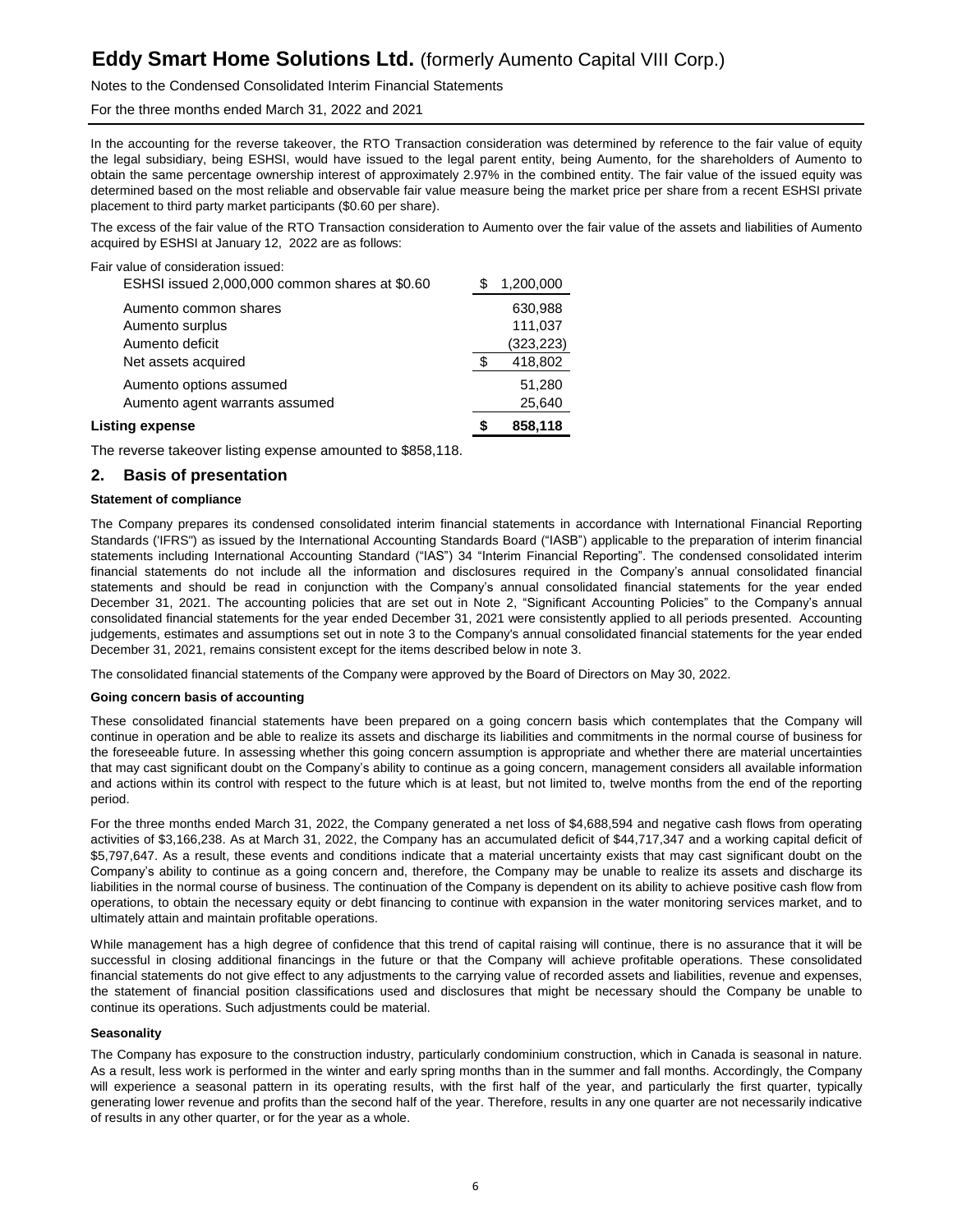Notes to the Condensed Consolidated Interim Financial Statements

For the three months ended March 31, 2022 and 2021

### **3. Accounting judgements, estimates and assumptions**

Management makes judgments, estimates and assumptions in the application of the Company's accounting policies. These may affect the carrying amounts of assets and liabilities and disclosure of contingent assets and liabilities at the date of the financial statements, and the reported amounts of revenues and expenses for the periods presented. The estimates and associated assumptions are based on historical experience and other factors that are considered to be relevant, the results of which form the basis of the valuation of assets and liabilities that are not readily apparent from other sources. The estimates and the underlying assumptions are reviewed on an ongoing basis.

### **Reverse takeover transaction**

Determination of the accounting acquirer, whether the acquired entity is a business, and the fair value of the consideration transferred (see note 1).

### **4. Accounts receivable**

|                        | March 31, 2022 | December 31, |
|------------------------|----------------|--------------|
|                        |                | 2021         |
|                        |                | \$.          |
| Accounts receivable    | 1,048,977      | 797,318      |
| Expected credit losses | (180, 576)     | (98, 162)    |
|                        | 868,401        | 699,156      |

### **5. Inventory**

|                            | March 31, 2022 December 31, |            |
|----------------------------|-----------------------------|------------|
|                            |                             | 2021       |
|                            |                             | \$.        |
| Installation supplies      | 235,806                     | 235,395    |
| Water monitoring equipment | 1,716,420                   | 1,758,104  |
| Provision for inventory    | (355, 484)                  | (344, 880) |
|                            | 1,596,742                   | 1,648,619  |

#### **Inventory provision**

| March 31, 2022                                       | December 31, |
|------------------------------------------------------|--------------|
|                                                      | 2021         |
|                                                      | \$.          |
| Beginning of year balance<br>(344, 880)              | (579, 610)   |
| Inventory write-off<br>432.00                        | 333,940      |
| Increase in inventory provision (note 5)<br>(11,036) | (99,210)     |
| End of year balance<br>(355, 484)                    | (344, 880)   |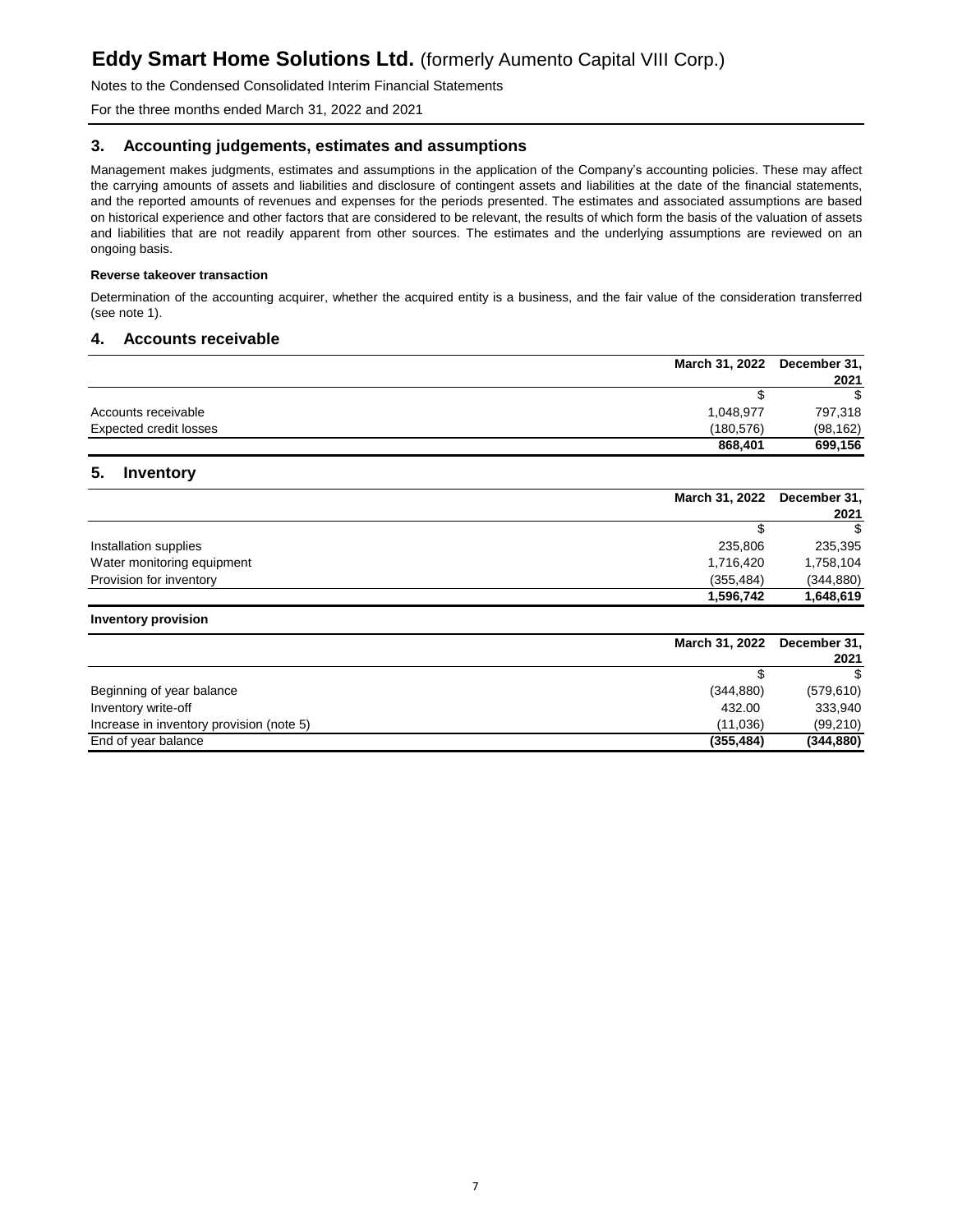Notes to the Condensed Consolidated Interim Financial Statements

For the three months ended March 31, 2022 and 2021

### **6. Revenue**

The Company's main revenue stream is water leak detection monitoring services designed to detect and prevent water leaks in multi-unit residential buildings, single family homes and commercial properties. The Company has contracts with owners as well as developers. Revenue is recorded monthly on a straight-line basis in accordance with the Company's revenue recognition policy.

Deferred revenue is comprised of upfront prepayments received for the water leak detection monitoring services, which are recognized over the contract term (which averages five years). As at March 31, 2022, deferred revenue amounted to \$1,659,139 (December 31, 2021 – \$1,195,451). For the three months ended March 31, 2022, deferred revenue addition was \$529,581 (2021 - \$382,690) and recognition was \$65,893 (2021 - \$34,986).

On December 15, 2021, the Company amended the exclusive supplier agreement that was entered into in January 2019 with the Developer and Customer. Pursuant to the amendment, the Company agreed to issue, or cause to be issued, 750,000 Common Shares which will be contingent on the Developer permitting the Company to install equipment in at least 12,500 units (5,000 units prior to the amendment) of its condominium projects. For the three months ended March 31, 2022, 227 units were installed (2021 - 184). Total units installed as at March 31, 2022, amounted to 2,530 units (December 31, 2021 - 2,303 units).

### **7. General and administrative**

|                                                |           | March 31, 2022 March 31, 2021 |
|------------------------------------------------|-----------|-------------------------------|
|                                                | \$        |                               |
| Wages and benefits                             | 864.403   | 600,398                       |
| Consulting expense                             | 325,839   | 176,638                       |
| Professional fees                              | 142.735   | 28,329                        |
| Provision for expected credit losses (note 18) | 82.414    |                               |
| Stock-based compensation (note 13)             | 1,754,357 | 140                           |
| Depreciation on property and equipment         | 18.629    | 16,665                        |
| Amortization on right-of-use assets            | 26.870    | 26,870                        |
| Listing expense (note 1)                       | 858.118   |                               |
| Administrative                                 | 317.903   | 70,715                        |
|                                                | 4,391,268 | 919.755                       |

For the three months ended March 31, 2022, the Company received a subsidy of \$nil (2021 - \$28,899) during the COVID-19 pandemic to cover part of the employee wages, this was allocated to general and administrative expenses.

### **8. Cost of sales**

|                                                                  |         | March 31, 2022 March 31, 2021 |
|------------------------------------------------------------------|---------|-------------------------------|
|                                                                  |         | S                             |
| Stock-based compensation (note 13)                               |         | 55,000                        |
| <b>Materials</b>                                                 | 85.542  | 77,802                        |
| Provision for inventory (note 5)                                 | 11.036  |                               |
| Warehouse rent                                                   | 16.500  | 16,500                        |
| Monitoring service                                               | 25,535  | 18.234                        |
| Depreciation on costs to obtain and fulfill a contract (note 10) | 51,896  | 30,656                        |
| Licensing and network fees                                       | 38.995  | 35,884                        |
|                                                                  | 229.504 | 234.076                       |

The Company leases warehouse space on a month-to-month basis, for the three months ended March 31, 2022 the lease expense was \$16,500 (2021 - \$16,500). Included in accounts payable on March 31, 2022 is an amount owing of \$5,500.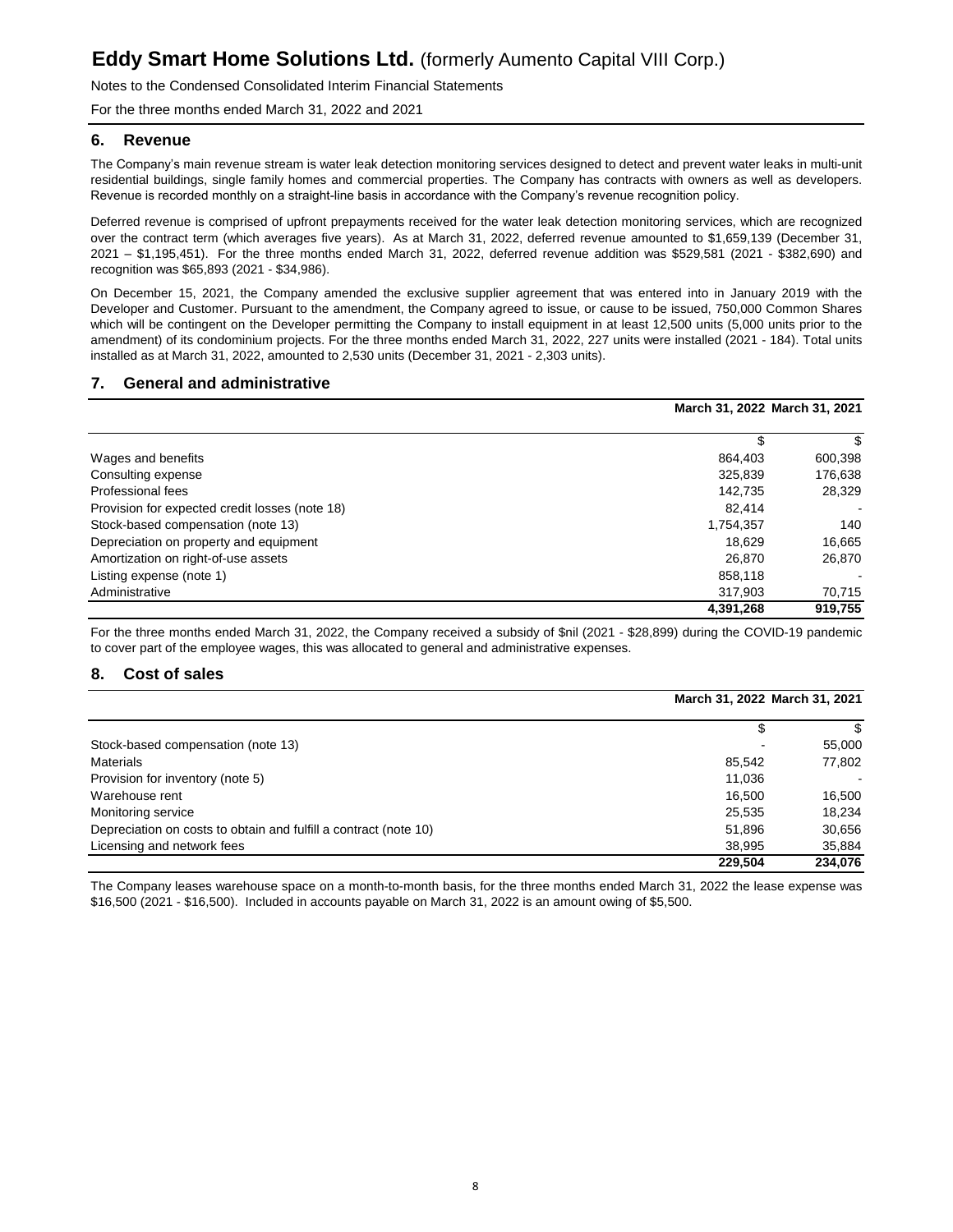Notes to the Condensed Consolidated Interim Financial Statements

For the three months ended March 31, 2022 and 2021

## **9. Selling**

|                                    | March 31, 2022 March 31, 2021 |         |
|------------------------------------|-------------------------------|---------|
|                                    |                               | S       |
| Salaries                           | 219,997                       | 82,605  |
| Marketing                          | 11,924                        | 3,659   |
| Stock-based compensation (note 13) |                               | 44,000  |
| Commission expense                 | 36,989                        | 4.259   |
| General                            | 59.798                        | 43,491  |
|                                    | 328,708                       | 178,014 |

### **10. Costs to obtain and fulfill a contract**

Cost to obtain and fulfill a contract consisted of the following:

|                                                                                    | March 31, 2022                        |
|------------------------------------------------------------------------------------|---------------------------------------|
|                                                                                    | Cost to obtain and fulfill a contract |
|                                                                                    | \$                                    |
| Cost                                                                               |                                       |
| Balance at December 31, 2021                                                       | 2,325,545                             |
| <b>Additions</b>                                                                   | 286,027                               |
| <b>Disposals</b>                                                                   |                                       |
| Balance at March 31, 2022                                                          | 2,611,572                             |
|                                                                                    | Cost to obtain and fulfill a contract |
|                                                                                    | S                                     |
| <b>Accumulated depreciation</b>                                                    |                                       |
| Balance at December 31, 2021                                                       | (1, 367, 534)                         |
| Depreciation                                                                       | (51, 896)                             |
| Balance at March 31, 2022                                                          | (1,419,430)                           |
| Net book value at March 31, 2022                                                   | 1,192,143                             |
|                                                                                    | December 31, 2021                     |
|                                                                                    | Cost to obtain and fulfill a contract |
|                                                                                    | \$                                    |
| Cost                                                                               |                                       |
| Balance at December 31, 2020                                                       | 1,502,495                             |
| <b>Additions</b>                                                                   | 823,050                               |
| Disposals                                                                          |                                       |
| Balance at December 31, 2021                                                       | 2,325,545                             |
|                                                                                    |                                       |
|                                                                                    | Cost to obtain and fulfill a contract |
|                                                                                    | \$                                    |
| <b>Accumulated depreciation</b>                                                    |                                       |
| Balance at December 31, 2020                                                       | (1,224,864)                           |
| Depreciation                                                                       | (142, 670)                            |
| Balance at December 31, 2021                                                       | (1,367,534)                           |
| Net book value at December 31, 2021                                                | 958,011                               |
| Potence and the product of the production<br>the company of the company of the co- |                                       |

Disposals relate to non recoverable equipment costs.

## **11. Accounts payable and accrued liabilities**

Accounts payable and accrued liabilities consist of the following:

|                             |           | March 31, 2022 December 31, |
|-----------------------------|-----------|-----------------------------|
|                             |           | 2021                        |
|                             |           |                             |
| Accounts payables           | 2,161,963 | 2,697,667                   |
| Accruals and other payables | 367.672   | 646.716                     |
|                             | 2,529,635 | 3,344,383                   |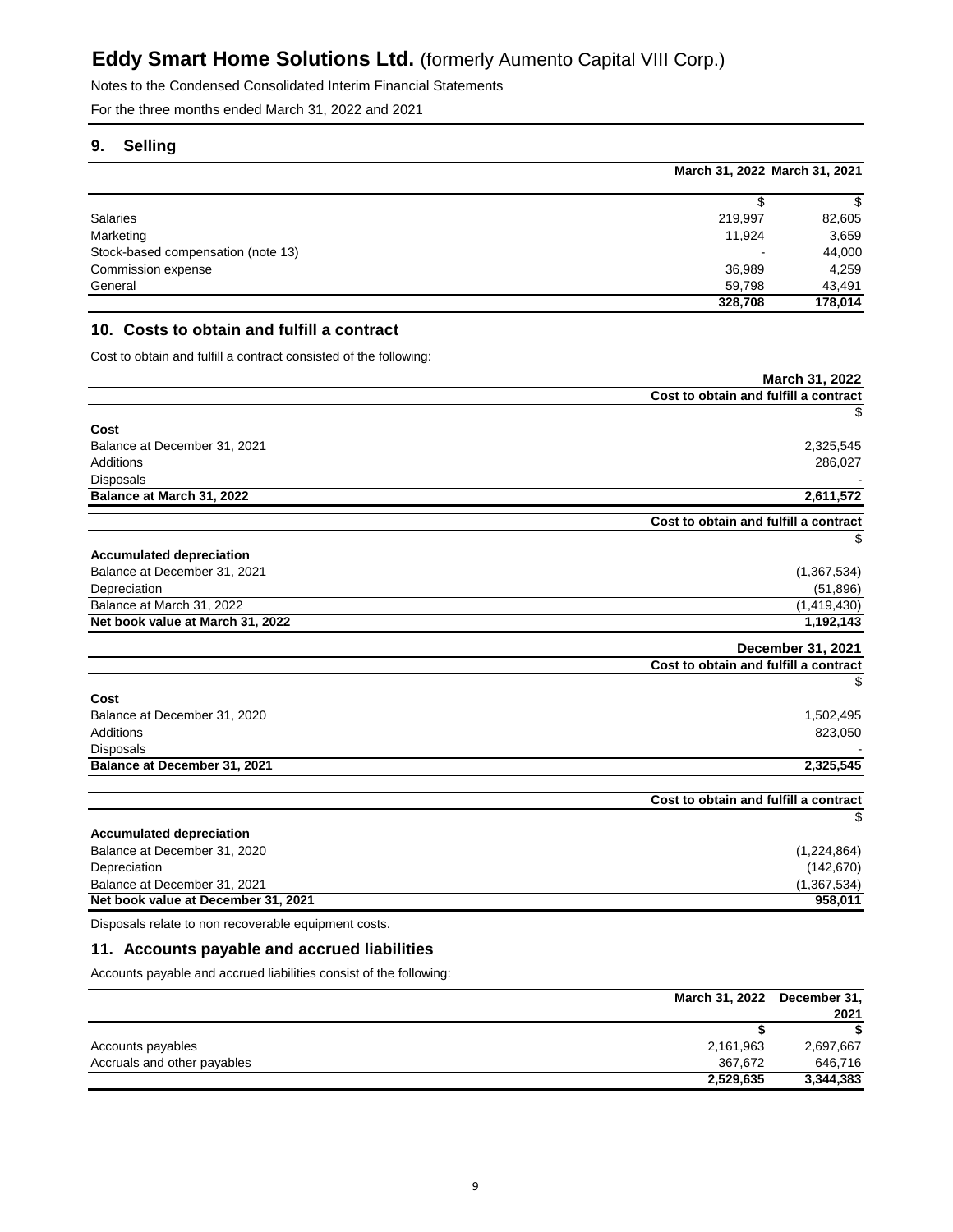Notes to the Condensed Consolidated Interim Financial Statements

For the three months ended March 31, 2022 and 2021

### **12. Term loans, demand loans, convertible debentures and loan payable**

|                            |             | March 31, 2022 December 31, | 2021      |
|----------------------------|-------------|-----------------------------|-----------|
|                            | <b>Note</b> |                             |           |
| Term loans - current       | А           |                             | 2,556,125 |
| Demand loans - current     | В           |                             | 3,102,666 |
| Loan payable - non current |             | 40.000                      | 40,000    |
|                            |             | 40,000                      | 5,698,791 |

### **A - Term loans**

Prior to the RTO Qualifying Transaction closing on January 12, 2022, the term loan principal of \$2,500,000 and accrued interest of \$211,018 was converted into 11,295,908 ESHSI common shares, which were subsequently exchanged into 5,702,936 Common Shares (on the exchange basis of 0.504867 Common Shares for every one ESHSI common share held). Upon conversion an accounting loss of \$68,883 was recognized. The term loan had conversion rights, in the event the Company completes a raise of equity prior to the termination date, the lenders have the right, at their option, to have their share of the loan converted into ESHSI common shares at a twenty percent discount to the amount paid for the shares by the other participants in the equity raise.

On January 6, 2021, the Company issued a convertible loan, to several shareholders, for interim financing in the amount of \$2,000,000 (the funding received in December 4, 2020 was \$250,000 and the funding received on January 6, 2021 was \$1,750,000), maturing on September 30, 2021 (amended to mature on February 28, 2022) and bears interest at 9% per annum, payable at maturity. The loan has conversion rights, in the event the Company completes a raise of equity prior to the termination date, the lenders have the right, at their option, to have their share of the loan converted into shares of the borrower at a twenty percent discount to the amount paid for the shares by the other participants in the equity raise. The conversion feature is considered a derivative as it is not on a fixed-for-fixed basis and has been recorded at fair value using the effective interest method and subsequently measured at amortized cost. The embedded derivative associated with the conversion feature is a Level 3 (see note 18) on the fair value hierarchy and amounts to \$778,680. The fair value of the conversion derivative of the term loan was determined by discounting the accrued interest of the convertible loan held to maturity by the estimated market yield on a straight debt (non-convertible) for an issuance of similar term and credit quality.

On June 4, 2021, the convertible loan was further increased by \$500,000 (for a total of \$2,500,000), with the same terms as stated for the January 6, 2021 loan. The modification associated with this transaction resulted in recognizing a gain of \$19,840.

On September 14, 2021, the convertible loan was amended to extend the maturity date to February 28, 2022 (from September 30, 2021). The modification associated with this transaction resulted in recognizing a gain of \$221,337.

During 2021, the accrued interest of the 9% per annum lending rate amounted to \$205,257 (2020 - \$1,721) on the term loans of \$2,500,000 (2020 - \$250,000) and is reflected in the carrying value of the term loans.

The carrying value of the term loan on March 31, 2022 and December 31, 2021:

|                                                    | March 31, 2022 |             |   | December 31, |
|----------------------------------------------------|----------------|-------------|---|--------------|
|                                                    |                |             |   | 2021         |
| Opening balance, beginning of period               | S              | 2,556,125   | S | 250,000      |
| Proceeds from issuance - January 6, 2021           |                |             |   | 1,750,000    |
| Conversion derivative on term loan                 |                |             |   | (177, 835)   |
| Proceeds from issuance - June 4, 2021              |                |             |   | 500,000      |
| Gain on modification                               |                |             |   | (19, 840)    |
| Gain on modification, on amendment                 |                |             |   | (221, 337)   |
| Accrued interest                                   |                | 18.070      |   | 475.137      |
| Conversion of the Term Loan to ESHSI common shares |                | (2,574,195) |   |              |
| Carrying value, end of period                      |                |             |   | 2,556,125    |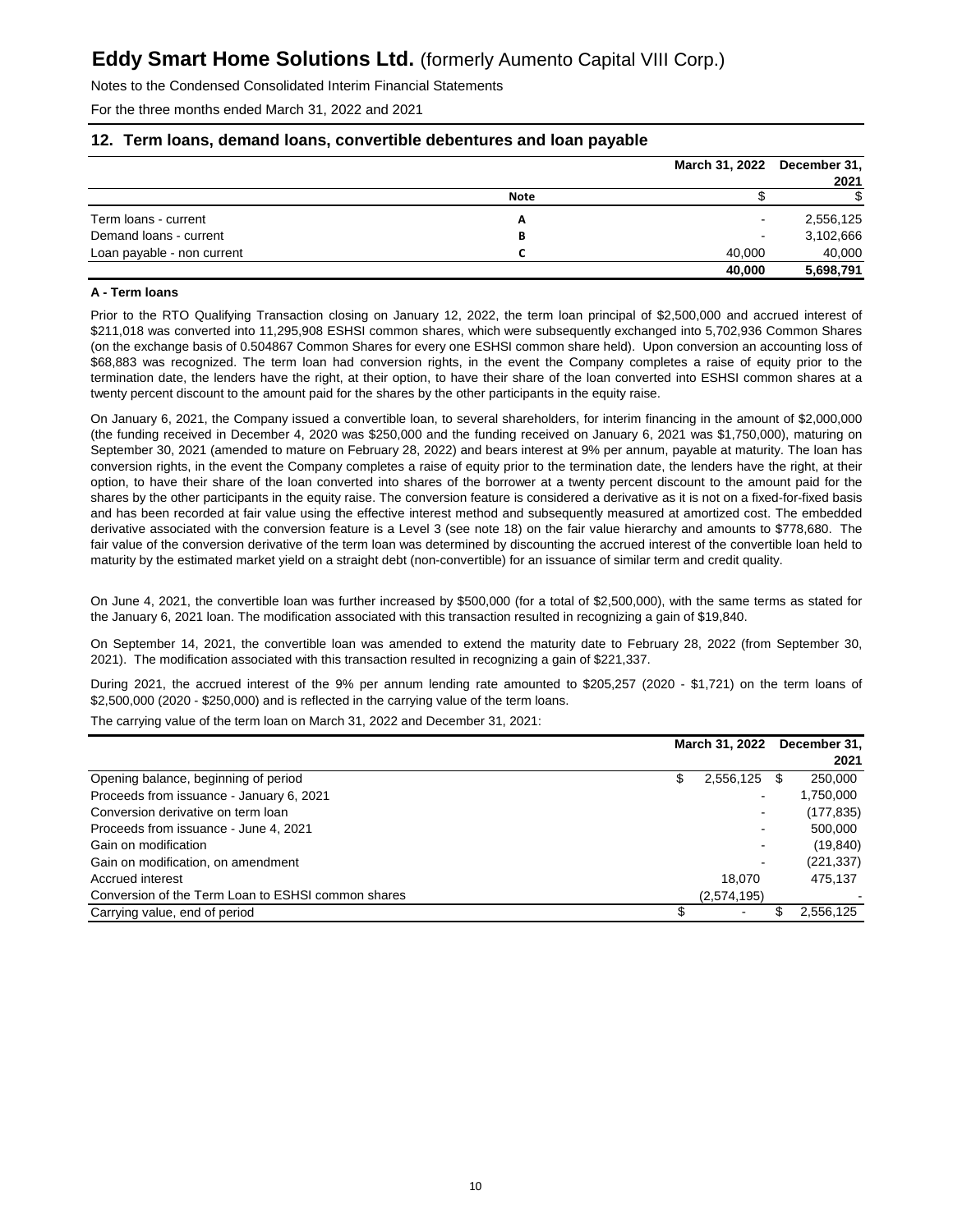Notes to the Condensed Consolidated Interim Financial Statements

For the three months ended March 31, 2022 and 2021

#### **B - Demand loans**

On January 13, 2022, following the completion of the RTO Transaction the Company repaid the September 3, 2021 tranche of the Demand Loan of \$1,500,000 in principal plus accrued interest of \$50,129.

On September 3, 2021, the Company established a demand loan with several shareholders, in the amount of \$1,500,000 at 9% per annum, payable at the demand date.

On January 13, 2022, following the completion of the RTO Transaction the Company repaid the October 7, 2021 tranche of the Demand Loan of \$1,500,000 in principal plus accrued interest of \$48,958.

On October 7, 2021, the Company entered into a loan agreement with a shareholder for \$1,500,000, interest at 1% per month (minimum three months of interest payments), with principal and interest due on demand. The fee in consideration for this loan was \$15,000.

#### **C - Loan payable**

During 2021, the Company received the Canada Emergency Business Account ("CEBA") loan in the amount of \$20,000 (2020 - \$40,000, which was provided interest free with 33% of the amount forgivable if repaid on or before December 31, 2023. The Company will fully repay the outstanding balance of \$40,000 on or before December 31, 2023, and \$20,000 will be forgiven.

Finance cost includes:

|                                                      | <b>Note</b> | March 31, 2022 March 31, 2021 |         |
|------------------------------------------------------|-------------|-------------------------------|---------|
|                                                      |             |                               | S.      |
| Loss on conversion, term loan to ESHSI common shares | А           | 68.899                        |         |
| Remeasurement of conversion derivative on term loan  | А           |                               | 190.697 |
| Interest on term loan                                | А           | 29.492                        | 91.725  |
| Accretion on lease obligations                       |             | 17.247                        | 20.276  |
|                                                      |             | 115.638                       | 302.698 |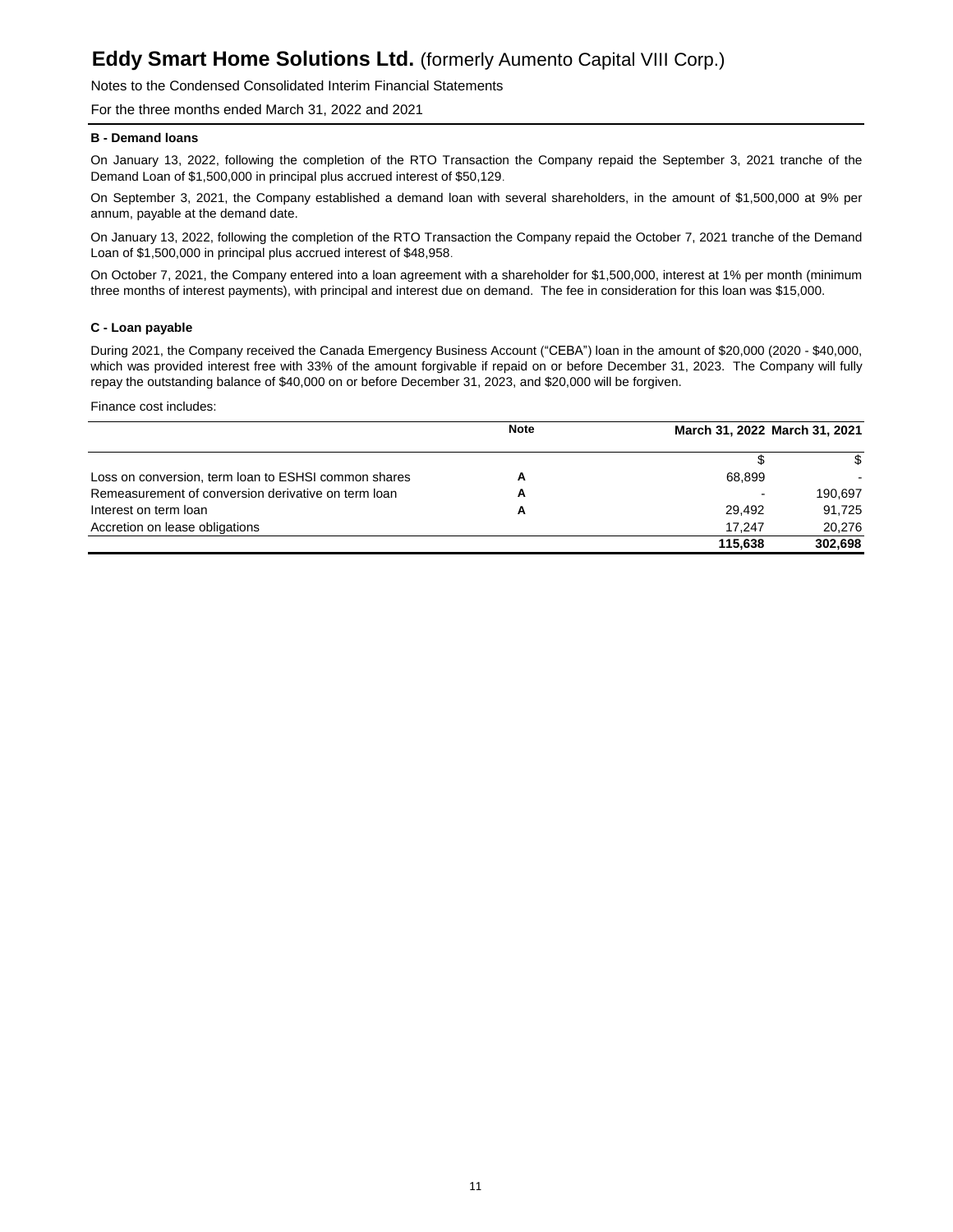Notes to the Condensed Consolidated Interim Financial Statements

For the three months ended March 31, 2022 and 2021

### **13. Share-based compensation**

#### **Stock options**

On January 12, 2022, the company granted options to the directors of the Company to purchase up to 420,000 Common Shares at a price of \$0.60 per share with the expiry date of January 12, 2027. These options vested 33% upon issuance, 33% one years after issuance and 33% two years after issuance. The fair value of these options was estimated at \$182,112 using the Black-Scholes options pricing model (with the following assumptions: dividend yield 0%, risk-free rate 1.52%, volatility 95%, term of 5-years).

On February 10, 2022, the company granted options to a director of the Company to purchase up to 80,000 Common Shares at a price of \$0.60 per share with the expiry date of February 10, 2027. These options vested 33% upon issuance, 33% one years after issuance and 33% two years after issuance. The fair value of these options was estimated at \$34,792 using the Black-Scholes options pricing model (with the following assumptions: dividend yield 0%, risk-free rate 1.81%, volatility 95%, term of 5-years).

On February 10, 2022, the company granted options to certain employees of the Company to purchase up to 227,190 Common Shares at a price of \$0.60 per share with the expiry date of February 10, 2032. These options vested 33% upon issuance, 33% one years after issuance and 33% two years after issuance. The fair value of these options was estimated at \$98,805 using the Black-Scholes options pricing model (with the following assumptions: dividend yield 0%, risk-free rate 1.81%, volatility 95%, term of 5-years).

Following the closing of the RTO Transaction each ESHSI option outstanding immediately before the effective date was exchanged for a number of the Company options equal to the number of ESHSI common shares subject to such ESHSI option multiplied by 0.504867. The exercise price of the Company options so granted shall be the quotient of the existing exercise price of such ESHSI options divided by 0.504867. The Company options shall be governed by the Company's Option Plan and have the same terms and conditions with respect to vesting, expiry date and otherwise as were applicable in respect of such ESHSI options.

On June 1, 2021, the company granted ESHSI options to an officer of the Company to purchase up to 250,000 ESHSI common shares at a price of \$0.33 per share with the expiry date of June 30, 2031. These options vested 33% one year after issuance, 33% two years after issuance and 33% three years after issuance. The fair value of these options was estimated at \$59,675 using the Black-Scholes options pricing model.

On May 28, 2021, the company granted ESHSI options to an officer of the Company to purchase up to 750,000 ESHSI common shares at a price of \$0.33 per share with the expiry date of May 28, 2031. These options vested 33% one year after issuance, 33% two years after issuance and 33% three years after issuance. The fair value of these options was estimated at \$179,025 using the Black-Scholes options pricing model.

On April 30, 2021, the company granted ESHSI options to an employee of the Company to purchase up to 1,000,000 ESHSI common shares at a price of \$0.33 per share with the expiry date of April 30, 2031. These options vested 33% one year after issuance, 33% two years after issuance and 33% three years after issuance. The fair value of these options was estimated at \$238,700 using the Black-Scholes options pricing model.

In January 4, 2021, the company granted ESHSI options to certain officers and employees of the Company to purchase up to 450,000 ESHSI common shares at a price of \$0.31 per share with the expiry date of January 4, 2031. These options vested on issuance and the fair value of these options was estimated at \$99,000 using the Black-Scholes options pricing model.

The following assumptions were used in arriving at the grant-date fair value associated with the stock options:

|                     | Q1/2022 Issuance<br>\$0.60 | <b>Prior years</b><br>0.01 to \$0.33 |
|---------------------|----------------------------|--------------------------------------|
| Exercise price      |                            |                                      |
| Risk-free rate      | 1.52% to 1.81%             | 0.39% to 1.46%                       |
| Expected life       | 5 years                    | 5 years                              |
| Expected volatility | 95%                        | 70% to 96%                           |
| Expected dividends  | Nil                        | Nil                                  |

|                                  | March 31, 2022       |                                       | December 31, 2021                 |                      |                                      |
|----------------------------------|----------------------|---------------------------------------|-----------------------------------|----------------------|--------------------------------------|
|                                  | Number of<br>options | Weighted<br>average<br>exercise price | Number of<br><b>ESHSI options</b> | Number of<br>options | Weighed<br>average<br>exercise price |
| Outstanding, beginning of year   | 1,706,449            | \$0.47                                | 1,350,000                         | 681.570              | \$0.02                               |
| <b>Options Granted</b>           | 727.190              | \$0.60                                | 450.000                           | 227.190              | \$0.61                               |
| Options issued, reverse takeover | 200.000              | \$0.50                                | 2,000,000                         | 1,009,733            | \$0.65                               |
| Exercised                        |                      |                                       | (300,000)                         | (151, 460)           | \$0.02                               |
| Forfeiture                       |                      |                                       | (120,000)                         | (60, 584)            | \$0.02                               |
| Expired                          |                      |                                       |                                   |                      |                                      |
| Outstanding, end of year         | 2,633,639            | \$0.54                                | 3,380,000                         | 1,706,449            | \$0.47                               |
| Number of options exercisable    | 1,080,422            | \$0.36                                | 1,147,500                         | 579.335              | \$0.26                               |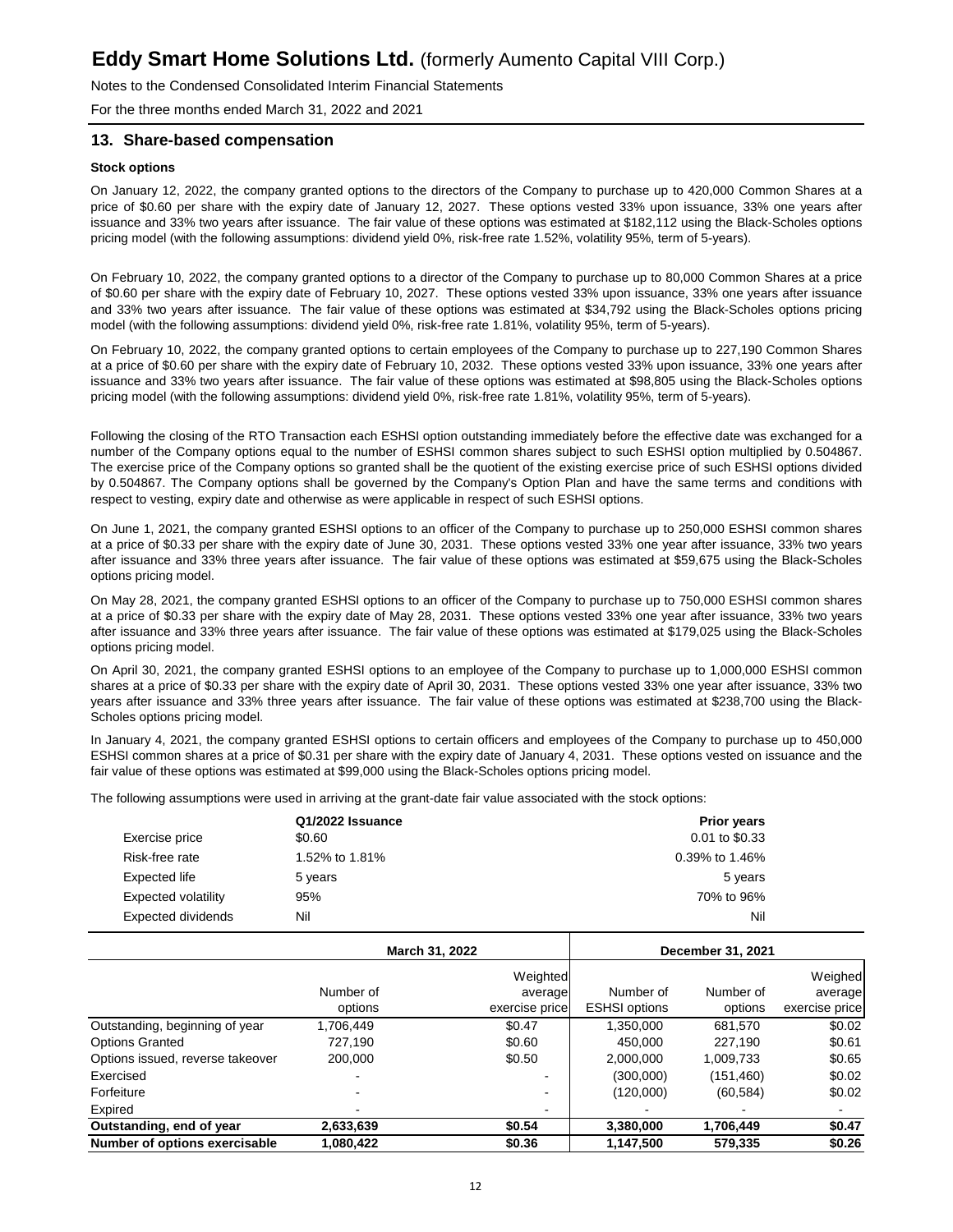Notes to the Condensed Consolidated Interim Financial Statements

For the three months ended March 31, 2022 and 2021

The following options were issued and outstanding as at March 31, 2022:

| Expiry date                   | Number of<br>options<br>outstanding | Number of<br>options<br>exercisable | Exercise<br>price |
|-------------------------------|-------------------------------------|-------------------------------------|-------------------|
| February 10, 2023             | 227,190                             | 75,730                              | \$0.60            |
| June 1, 2031                  | 126.217                             | $\blacksquare$                      | \$0.65            |
| May 28, 2031                  | 378,650                             |                                     | \$0.65            |
| April 30, 2031                | 504.867                             | $\overline{\phantom{0}}$            | \$0.65            |
| January 4, 2031               | 227.190                             | 227.190                             | \$0.61            |
| September 29, 2029            | 469,526                             | 410,835                             | \$0.02            |
| February 10, 2027             | 80.000                              | 26.667                              | \$0.60            |
| January 12, 2027              | 420.000                             | 140.000                             | \$0.60            |
| February 16, 2026             | 200.000                             | 200.000                             | \$0.50            |
| Number of options exercisable | 2.633.639                           | 1.080.422                           | \$0.36            |

As at March 31, 2022, the Company had 2,633,639 options outstanding (December 31, 2021 – 1,706,449), of which 1,080,422 options are exercisable (December 31, 2021 - 579,335 stock options are exercisable).

For the three months ended March 31, 2022, the Company issued 727,190 options under the stock options plan (2021 - 227,190 options were issued). For the three months ended March 31, 2022, stock options issued in a reverse takeover amounted to 200,000.

During 2021, 300,000 ESHSI options (151,460 options) were exercised under the stock options plan.

During 2021, 120,000 ESHSI options (60,584 options) were forfeited.

For the three months ended March 31, 2022, employee and directors stock based compensation expense amounted to \$205,697 (2021 - \$99,140). The employee and director stock base compensation expense was allocated to general and administrative expense amounted to \$205,597 (2021 - \$140), to cost of sales \$nil (2021 - \$33,000) and selling expense \$nil (2021 - \$66,000).

For the three months ended March 31, 2022, stock-based compensation expense related to warrants issued to the developer and customer amounted to \$676,400 (2021 - \$nil).

For the three months ended March 31, 2022, stock-based compensation expense related to Common Shares issued to the developer and customer amounted to \$872,260 (2021 - \$nil).

For the three months ended March 31, 2022, total stock-based compensation expense amounted to \$1,754,357 (2021 - \$99,140).

#### **Warrants**

ESHSI warrants outstanding immediately prior to the effective time shall be exchanged for 0.504867 warrants exercisable to purchase one Common Share at a purchase price equal to the exercise price of the ESHSI warrant divided by 0.504867. The warrants shall have the same terms and conditions with respect to the expiry time and otherwise as were applicable in respect of such ESHSI warrants.

The Company had issued 113,000 ESHSI warrants (with an exercise price of \$1.30) as partial compensation for its equity raises. These warrants expire as follows: 35,000 on June 25, 2022, 21,000 on October 30, 2022 and 57,000 on May 23, 2023.

On December 15, 2021, the Company entered into an addendum (the "Addendum") to amend an exclusive supplier agreement that was entered into in January 2019 with the Developer and also a customer of the Company (the "Developer"). Pursuant to this Addendum, the Company agreed to issue 1,453,767 Common Shares and warrants to purchase 1,900,000 Common Shares upon consummation of the RTO Transaction. The warrants shall have an exercise price of \$0.61 and be exercisable for a period of 3 years from the date of issuance. In addition, the Company agreed to issue, or cause to be issued, 750,000 Common Shares which will be contingent on the Developer permitting the Company to install equipment in at least 12,500 units of its condominium projects. Finally, an aggregate of 1,869,152 ESHSI warrants issued to the Developer on February 4, 2019 were terminated under the terms of the Addendum.

The Company warrants to purchase 1,900,000 Common Shares have a fair value of \$676,400 using the Black-Scholes options pricing model (exercise price \$0.61, expected term of 3-years volatility of 95% and risk-free rate of 1.2%).

Pursuant to the terms of the Agency Agreement, (the "Agency Agreement") the ESHSI paid to the Agents: (i) a cash commission equal to 7.0% of the aggregate gross proceeds of the Private Placement, other than in respect of any Subscription Receipts sold to members of a president's list provided by ESHSI (the President's List Purchases"), which commission is 3.5% of the gross proceeds from President's List Purchasers; and (ii) such number of warrants (the "Agents Warrants") as is equal to 7.0% of the number of Subscription Receipts sold pursuant to the Private Placement, other than any Subscription Receipts sold to President's List Purchasers, which commission is 3.5% of the number of Subscription Receipts sold to the President's List Purchasers. Each Agents' warrant is exercisable for two ESHSI common shares at a price of \$0.60 until the date that is 36 months from the date of satisfaction or waiver, as applicable, of certain conditions (the "Escrow Release Conditions"). Upon the completion of the RTO Transaction, each Agent received warrants that were exchanged for 0.504867 agents' warrants exercisable to purchase Common Shares at a purchase price equal to the issue price divided by 0.504867 for a period of 36 months following the date of Escrow Release Conditions were satisfied (January 12, 2022).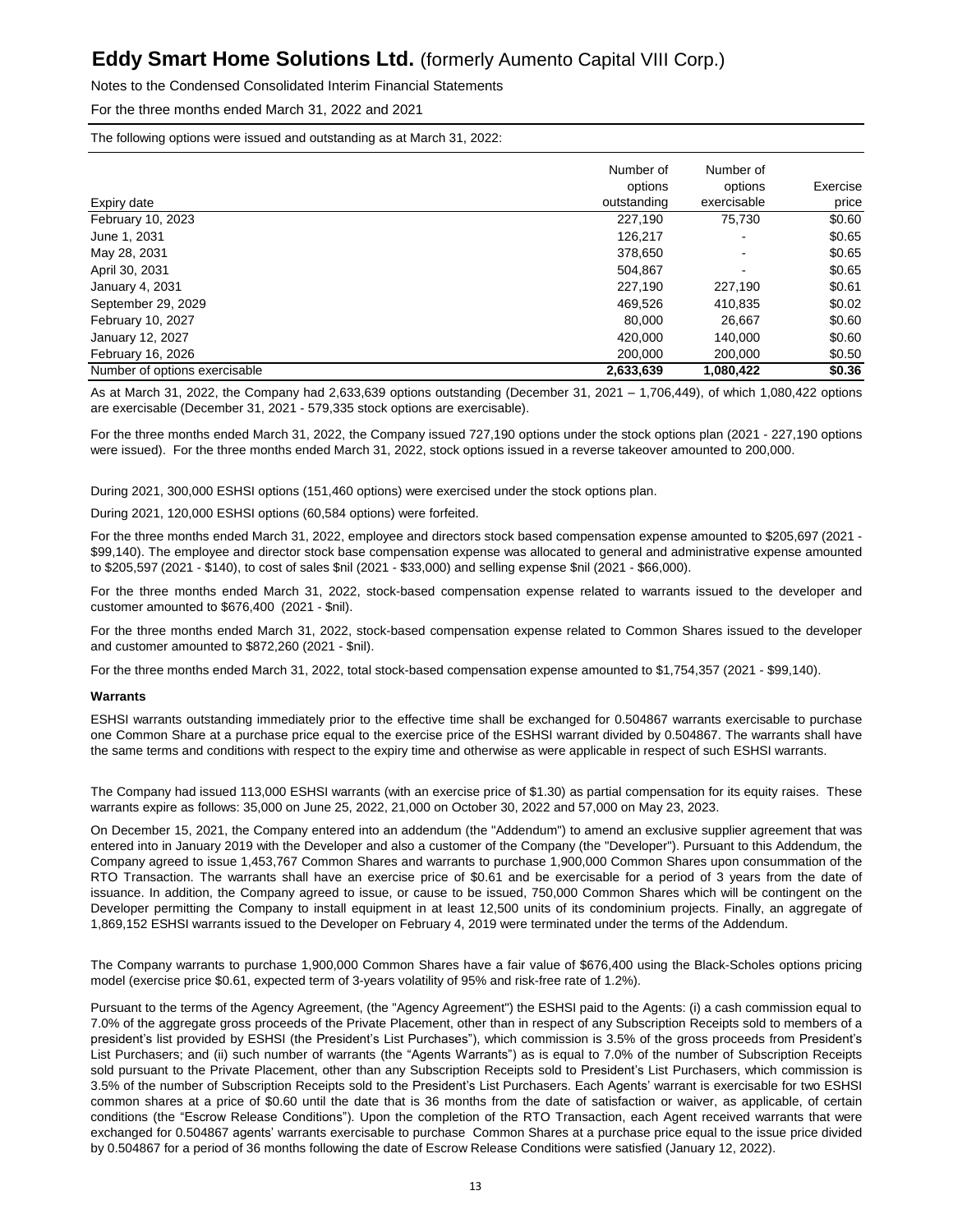### Notes to the Condensed Consolidated Interim Financial Statements

For the three months ended March 31, 2022 and 2021

The Agent received 1,337,145 warrants, which have a fair value of \$478,832 using the Black-Scholes options pricing model (with the following assumptions: exercise price \$0.60, expected term of 3-years, volatility of 95% and risk-free rate of 1.2%).

The warrants issued to the Aumento shareholders have the same terms as in the concurrent private placement. In addition, Aumento has issued 100,000 stock options to officers and directors and 200,000 warrants to agents. The exercise of these options and warrants is \$0.50 and upon completion of the RTO Transaction the exercise period will be one year.

On February 17, 2021, Aumento had granted 200,000 stock options under its incentive plan entitling their holders to purchase 200,000 Aumento common shares at a price of \$0.50 for a period of five years from their date of issuance. Upon the closing of the RTO Transaction, these options were valued using the Black-Scholes option pricing model (with the following assumptions: dividend yield 0%, risk-free rate 1.11%, volatility of 95%, expected term of 2-years), the fair value attributed to these options was \$51,280. These options vested immediately.

On February 17, 2021, Aumento had granted 100,000 warrants to the Agents, exercisable within 60 months at an exercise price of \$0.50 per share. Upon the closing of the RTO Qualifying Transaction, these options were valued using the Black-Scholes option pricing model (with the following assumptions: dividend yield 0%, risk-free rate 1.11%, volatility of 95%, term of 2-years), the fair value attributed to these warrants was \$25,640. These warrants vested immediately.

### **14. Related party transactions and balances**

On January 13, 2022, following the completion of the RTO Transaction the Company repaid the September 3, 2021 tranche of the Demand Loan of \$1,500,000 in principal plus accrued interest of \$50,129.

On September 3, 2021, the Company established a demand loan with several shareholders, in the amount of \$1,500,000 at 9% per annum, payable at the demand date (see note 12).

On January 13, 2022, following the completion of the RTO Transaction the Company repaid the October 7, 2021 tranche of the Demand Loan of \$1,500,000 in principal plus accrued interest of \$48,958.

On October 7, 2021, the Company entered into a loan agreement with a shareholder for \$1,500,000, interest at 1% per month (minimum three months of interest payments), with principal and interest due on demand. The fee in consideration for this loan was \$15,000.

Prior to the RTO Qualifying Transaction closing on January 12, 2022, the term loan principal of \$2,500,000 and accrued interest of \$211,018 was converted into 11,295,908 ESHSI common shares, which were subsequently exchanged into 5,702,936 Common Shares (on the exchange basis of 0.504867 Common Shares for every one ESHSI common share held). (See note 12).

On January 6, 2021, the Company received a convertible loan, from several shareholders, for interim financing in the amount of \$2,000,000, maturing on September 30, 2021 (amended to mature on February 28, 2022) and bears interest at 9% per annum, payable at maturity. The loan has conversion rights, in the event the Company completes a raise of equity prior to the termination date, the lenders have the right, at their option, to have their share of the loan converted into the shares of the borrower at a twenty percent discount to the amount paid for the shares by the other participants in the equity raise. The lenders wishing to exercise their conversion rights must do so in writing to the Company at least five days prior to the close of the equity raise (see note 12).

On June 4, 2021, the convertible loan was further increased by \$500,000 (for a total of \$2,500,000), with the same terms as stated for the January 6, 2021 loan (see note 12).

#### **Key management personnel compensation**

For the three months ended March 31, 2022 and 2021, the compensation awarded to key management personnel is as follows:

|                                              | March 31, 2022 March 31, 2021 |         |
|----------------------------------------------|-------------------------------|---------|
|                                              |                               |         |
| Salaries, fees and other short-term benefits | 378.760                       | 237.500 |
| Stock-based compensation (note 16, 21)       | 179.168                       | 33.725  |
|                                              | 557.928                       | 271.225 |

Key management personnel include those persons having authority and responsibility for planning, directing, and controlling the activities of the Company as a whole. The Company defines key management personnel as being the directors and key officers.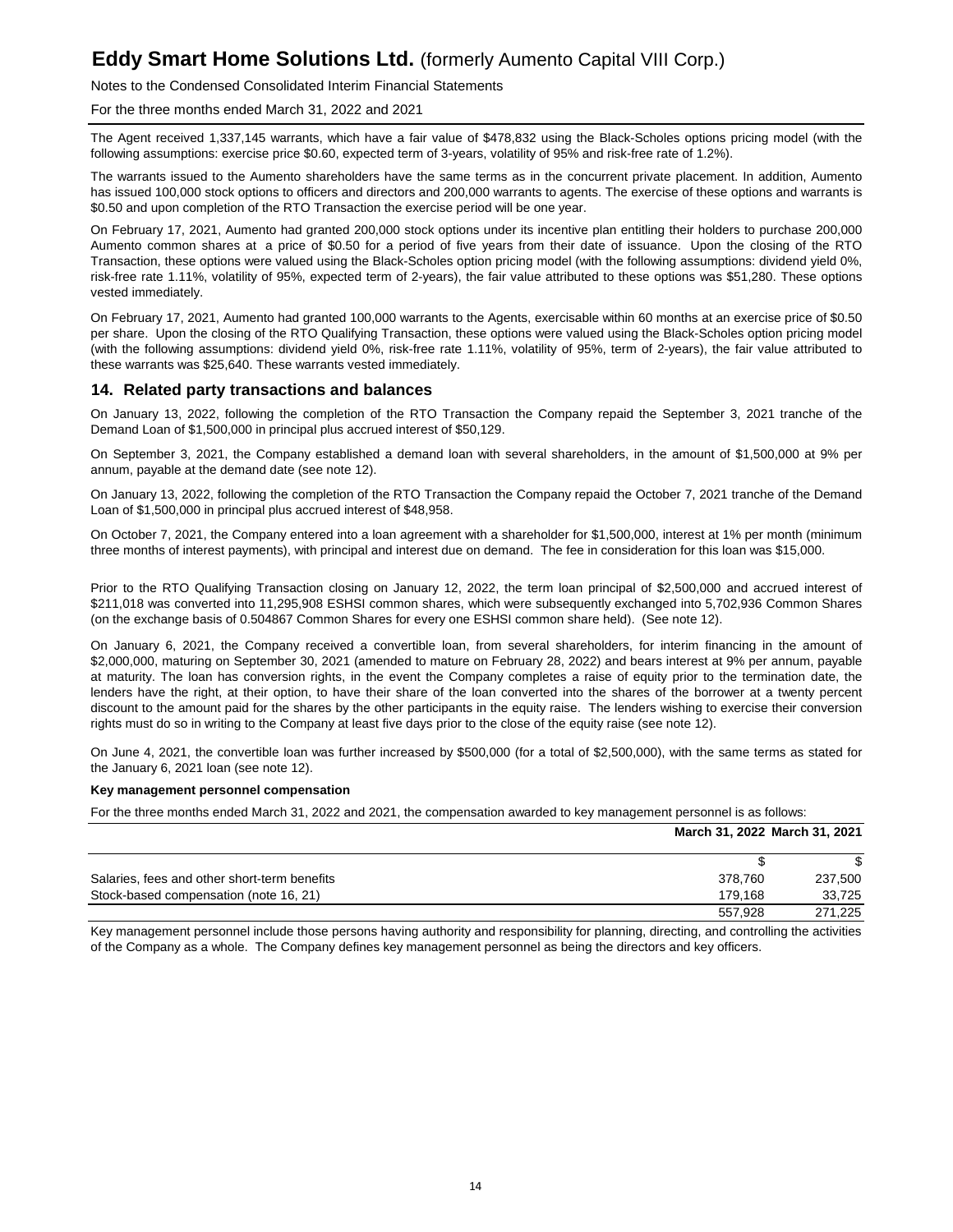Notes to the Condensed Consolidated Interim Financial Statements

For the three months ended March 31, 2022 and 2021

### **15. Net loss per share**

**Basic**

|                                                      | March 31, 2022 March 31, 2021 |             |
|------------------------------------------------------|-------------------------------|-------------|
|                                                      |                               |             |
| Net loss for the period                              | (4,688,594)                   | (1,270,853) |
| Weighted average number of Common Shares outstanding | 62.432.121                    | 30,882,392  |
| Basic and diluted loss per share                     | (\$0.08)                      | (S0.04)     |

As at January 12, 2022, the Company completed the RTO Transaction and a share exchange from ESHSI common shares and class B preferred shares to Common Shares (see note 1 and 17). As at March 31, 2022, 67,262,619 Common Shares were outstanding.

Following the closing of the RTO Transaction each ESHSI common share outstanding immediately before the effective date was exchanged for a number of Common Shares equal to the number of ESHSI common shares multiplied by 0.504867.

#### **Diluted**

Diluted income per share is calculated by adjusting the weighted average number of Common Shares outstanding to assume conversion of all dilutive potential Common Shares. For the three months ended March 31, 2022 and 2021, the Company's source of potential dilution to the Common Shares are stock options, warrants and the term loan (see note 12). For the three months ended March 31, 2022, an adjustment related to 410,835 (2021 - 511,177) in-the-money stock options have been excluded from the calculation of diluted earnings per share as they were anti-dilutive. As a result, diluted earnings per share is equal to basic earnings per share for the three months ended March 31, 2022 and 2021.

### **16. Contingencies**

The Company, from time to time, may be subject to various legal proceedings and complaints arising in the normal course of business. These proceedings primarily include matters related to employment laws, various provincial regulations governing debt collection and contractual obligations. The Company has liability insurance coverage in excess of certain limits from various insurance carriers, which cover in part many of these matters. It is the Company's policy to accrue for amounts related to these legal matters when it is probable a liability has been incurred and an amount is reasonably estimable.

On September 14, 2021, a former employee filed a \$267,000 claim relating to wrongful dismissal by the Company. This claim was settled on March 24, 2022, for an amount of \$48,000.

On March 3, 2022, a claim was filed in the amount of \$175,000 against the Company, relating to an employee breaching postemployment obligation and fiduciary obligations. The Company believes that there is no merit to this claim.

On April 12, 2022, the Company initiated a claim against a former service provider seeking damages of approximately \$1,300,000. On April 29, 2022, the Company received a statement of defense and counterclaim in the amount of \$1,526,817, which is provided for in accounts payable and accrued liabilities.

### **17. Share capital**

The following Common Shares were issued and outstanding as at March 31, 2022

|                                                                                                         | <b>ESHSI common and class B preferred shares</b> | <b>Common Shares</b>          |                                                |   |                                          |                            |                      |
|---------------------------------------------------------------------------------------------------------|--------------------------------------------------|-------------------------------|------------------------------------------------|---|------------------------------------------|----------------------------|----------------------|
|                                                                                                         | Number of ESHSI<br>common shares                 | <b>ESHSI</b> common<br>shares | Number of ESHSI<br>class B preferred<br>shares |   | <b>ESHSI class B</b><br>preferred shares | Number of Common<br>Shares | <b>Common Shares</b> |
| Balance, January 1, 2022                                                                                | 61,469,428 \$                                    | 29,401,826                    | 12,594,566                                     | S | 3,904,316                                |                            |                      |
| Conversion of ESHSI common shares to<br><b>Common Shares</b><br>Conversion of ESHSI class B pref shares | (61, 469, 428)                                   | (29, 401, 826)                |                                                |   |                                          | 31,033,886                 | 29,401,826           |
| to Common Shares                                                                                        |                                                  |                               | (12,594,566)                                   |   | (3,904,316)                              | 6,358,581                  | 3,904,316            |
| Private placement                                                                                       |                                                  |                               |                                                |   |                                          | 20,713,449                 | 12,308,260           |
| Share issue costs                                                                                       |                                                  |                               |                                                |   |                                          |                            | (1, 281, 203)        |
| Agent warrants                                                                                          |                                                  |                               |                                                |   |                                          |                            | (478, 832)           |
| Conversion of Term Loan to Common<br>Shares (note 12)<br>Issuance of Common Shares to a                 |                                                  |                               |                                                |   |                                          | 5,702,936                  | 3,421,759            |
| developer and customer<br>Common shares issued in reverse                                               |                                                  |                               |                                                |   |                                          | 1,453,767                  | 872,260              |
| takeover                                                                                                |                                                  |                               |                                                |   |                                          | 2,000,000                  | 1,200,000            |
| Balance, March 31, 2022                                                                                 |                                                  |                               |                                                |   |                                          | 67,262,619                 | 49,348,386<br>S      |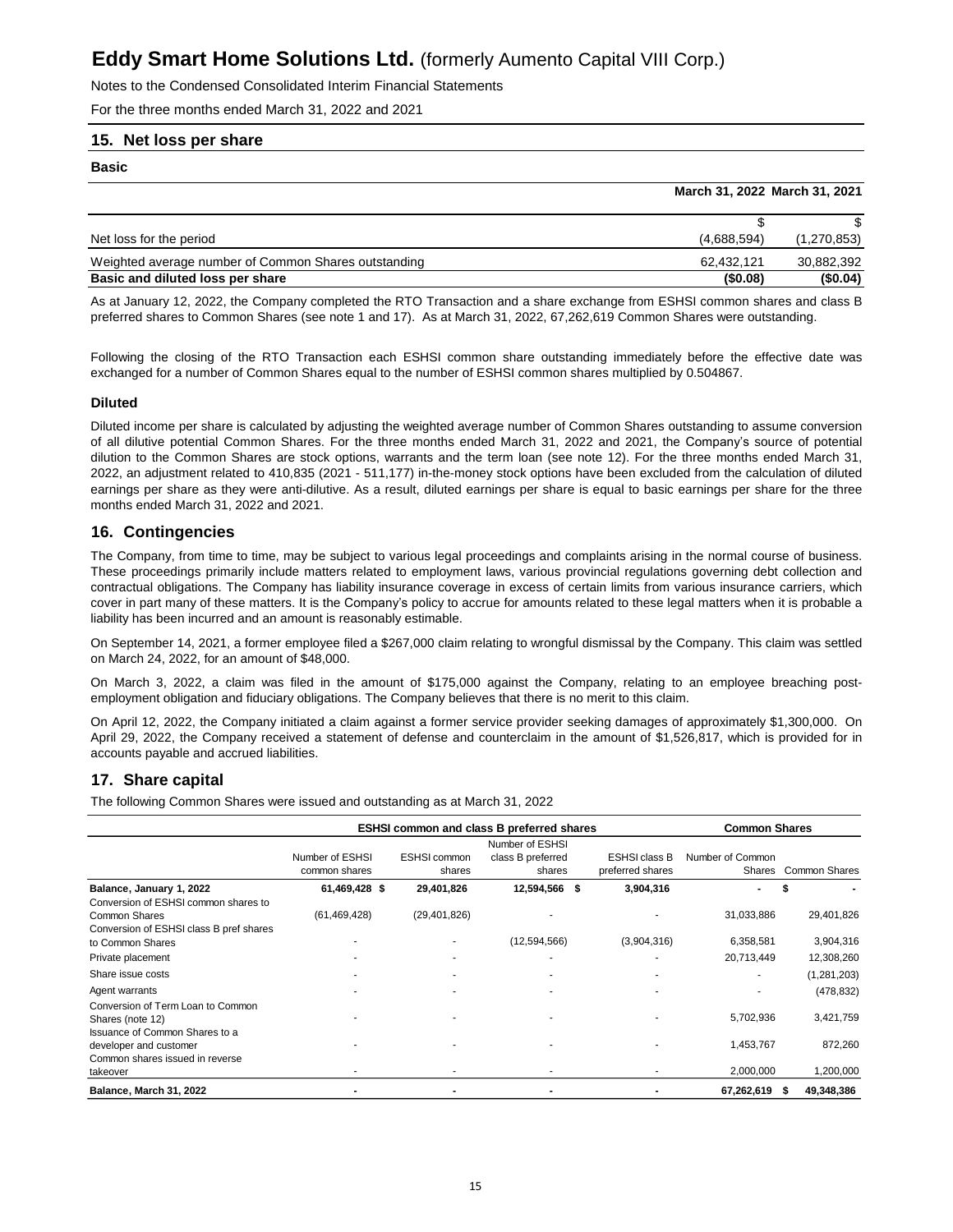### Notes to the Condensed Consolidated Interim Financial Statements

For the three months ended March 31, 2022 and 2021

On September 14, 2021, ESHSI completed the first tranche of a private placement of an aggregate of 17,615,269 subscription receipts for aggregate gross proceeds of \$10,569,161 (the "First Tranche"), which were exchanged for Common Shares at a ratio of 0.504867 for each Common Share (resulting in the issuance of 17,786,736 Common Shares) in connection with the RTO Transaction.

On October 12, 2021, ESHSI completed the second tranche of a private placement, issuing an additional 2,898,499 subscription receipts for additional aggregate gross proceeds of \$1,739,099. Including the subscription receipts sold under the First Tranche, the Company issued an aggregate of 20,513,768 subscription receipts for aggregate gross proceeds of \$12,308,260 under the private placement, which resulted in the issuance of 20,713,449 Common Shares in connection with the RTO Transaction.

Upon the Amalgamation (structured as a three-cornered amalgamation) of ESHSI and the Subco (2865357 Ontario Inc.) of Aumento each issued ESHSI common share was exchanged for 0.504867 Common Shares (which are economically equivalent). The Amalgamation was completed at closing on January 12, 2022.

The term loan principal of \$2,500,000 and accrued interest of \$211,018 was converted into 11,295,908 ESHSI common shares, which were subsequently exchanged into 5,702,936 Common Shares (on the exchange basis of 0.504867 Common Shares for every one ESHSI common share held). (See note 12).

Prior to the completion of the RTO Transaction 61,469,428 ESHSI common shares were issued and outstanding and 12,594,569 ESHSI class B preferred shares were issued and outstanding. Upon closing of the RTO Transaction, on January 12, 2022, the issued and outstanding ESHSI common shares and class B preferred shares were exchanged for 0.504867 Common Shares.

The Company also issued an aggregate of 1,453,767 Common Shares upon consummation of the RTO Transaction to a developer pursuant to an addendum to an exclusive supplier agreement. (see note 13).

Aumento had 2,000,000 common shares issued and outstanding prior to the completion of the RTO Transaction.

During the forth quarter of 2021, an aggregate of 300,000 ESHSI options were exercised at a price of \$0.01 per ESHSI common share, and were exchanged for 0.504867 Common Shares.

There were no ESHSI class A preferred shares issued and outstanding.

Approximately 71% of the Common Shares calculated on a non-dilutive basis, are subject to a contractual restriction on transfer pursuant to the terms of a lock-up agreement entered into by certain holders of ESHSI securities and ESHSI. The Common Shares subject to such a lock-up agreement may not be transferred until the day that is 24-months following the effective date of the RTO Transaction, provided that 12.5% of the Common Shares will be released on transfer on the first business day following each of the three, six, nine, twelve, fifteen, eighteen, twenty-first and twenty-four month anniversaries of the effective date of the RTO Transaction.

The following ESHSI common shares were issued and outstanding as at December 31, 2021

|                                 | <b>ESHSI common and class B preferred shares</b> |  |              |                          |  |                      |   |            |  |  |
|---------------------------------|--------------------------------------------------|--|--------------|--------------------------|--|----------------------|---|------------|--|--|
|                                 | Number of ESHSI                                  |  |              |                          |  |                      |   |            |  |  |
|                                 | Number of ESHSI                                  |  | ESHSI common | class B preferred        |  | <b>ESHSI class B</b> |   |            |  |  |
|                                 | common shares                                    |  | shares       | shares                   |  | preferred shares     |   | Amount     |  |  |
| Balance, January 1, 2021        | 61.169.428 \$                                    |  | 29,397,086   | 10,519,566               |  | 3,261,066            | S | 32,658,152 |  |  |
| Exercise of stock options       | 300,000                                          |  | 4.740        | $\overline{\phantom{0}}$ |  |                      |   | 4,740      |  |  |
| Class B preferred shares issued |                                                  |  |              | 2.075.000                |  | 643.250              |   | 643,250    |  |  |
| Balance, December 31, 2021      | 61,469,428                                       |  | 29,401,826   | 12,594,566               |  | 3,904,316            |   | 33,306,141 |  |  |

During 2021, 2,075,000 ESHSI class B preferred shares for \$643,250 were issued.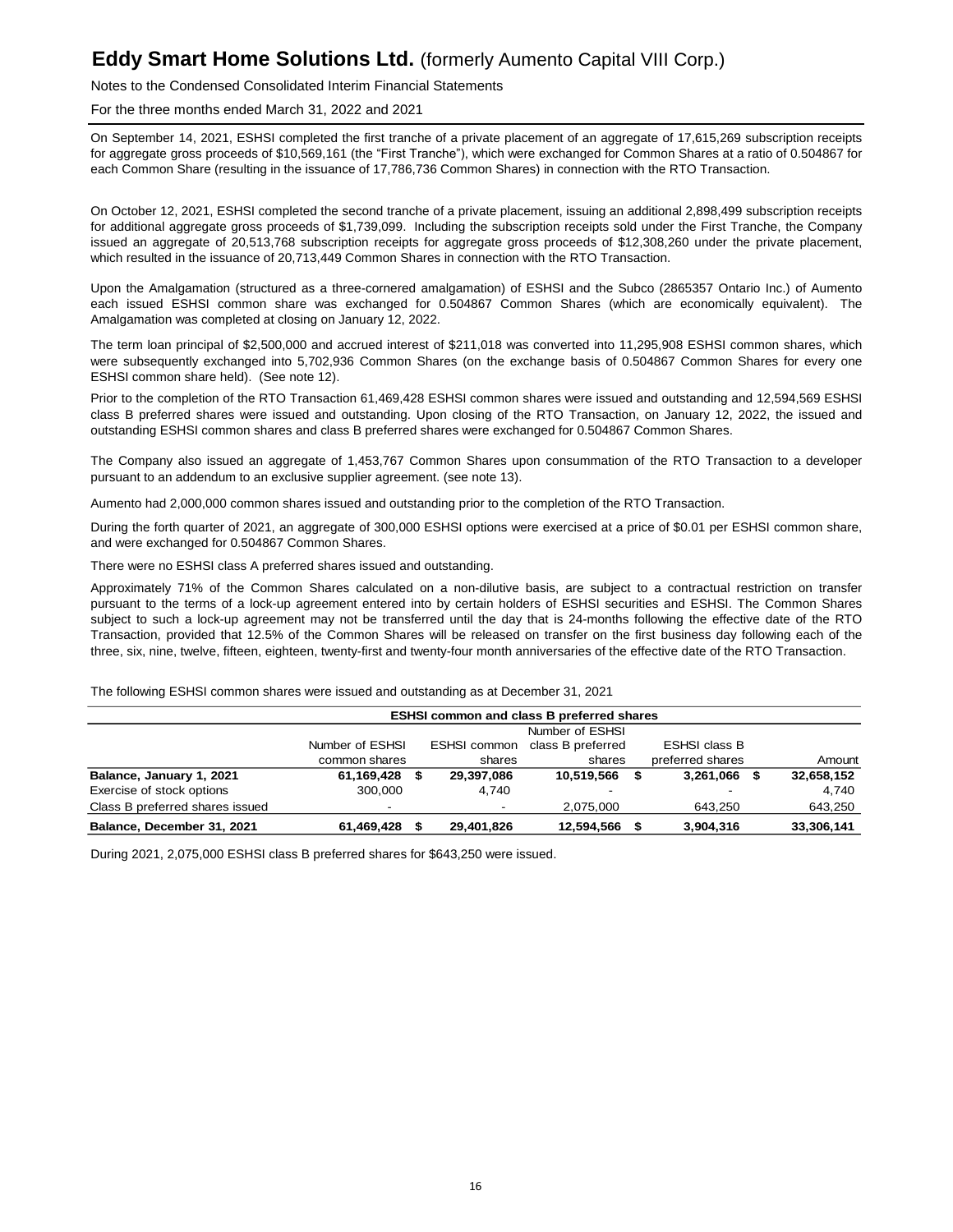Notes to the Condensed Consolidated Interim Financial Statements

For the three months ended March 31, 2022 and 2021

### **18. Risk management**

The Company is exposed to the symptoms and effects of global economic conditions and other factors that could adversely affect its business, financial condition, and operating results. Many of the risk factors are beyond the Company's direct control. The Company's management and Board of Directors plan an active role in monitoring the Company's key risks and in determining the polices that are best suited to manage these risk.

### **Covid**

Public health crises, such as COVID-19, may have a material adverse impact on the Company's operations. The Company has experienced business and operational interruptions relating to COVID-19 and other such events outside of the Company's control, which reduced the ability to commence new revenue contracts. The COVID-19 pandemic and the resulting government measures have impacted the Company's business and operations and may have a material adverse impact on the Company's business.

For the three months ended March 31, 2022, the Company received a subsidy of \$nil (2021 - \$28,899) during the COVID-19 pandemic to cover part of the employee wages, this was allocated to general and administrative expenses. During 2021, the Company received the CEBA interest free loans totaling \$20,000 (2020 - \$40,000). The Company will fully repay the outstanding balance of \$40,000 on or before December 31, 2023, and \$20,000 will be forgiven. The full extent of the impact of the COVID-19 outbreak on the Company's business is not known at this time.

#### **Capital and risk management**

The Company's objective and polices for managing capital are to safeguard its ability to continue as a going concern in order to provide returns for shareholders and benefits for other stakeholders and to maintain an optimal capital structure to reduce the cost of capital. The Company manages its capital structure and makes changes based on economic conditions, risks that impact the consolidated operations and future significant capital investment opportunities. In order to maintain or adjust its capital structure, the Company may issue new equity instruments or considers other financing opportunities.

The Company is exposed to a variety of financial risks by virtue of its activities: market risk, credit risk, interest rate risk, liquidity risk and foreign currency risk. The Board of Directors has overall responsibility for the determination of the Company's capital and risk management objectives and policies while retaining ultimate responsibility for them. The Company's overall capital and risk management program has not changed throughout the year. It focuses on the unpredictability of financial markets and seeks to minimize potential adverse effects on financial performance. Risk management is carried out by the finance department under policies approved by the Board of Directors. The finance department identifies and evaluates financial risks in close cooperation with management.

#### **Credit risk**

Credit risk is the risk one party to a financial instrument will cause a financial loss for the other party by failing to discharge an obligation. The Company's main credit risks relate to its trade accounts receivable. The Company installs residential and commercial water leak mitigation technology at its customers locations in the normal course of its operations.

Credit risk is the risk of a financial loss to the Company if a customer fails to meet its contractual obligation of the monthly equipment rental and monitoring payments. Management of the Company monitors the creditworthiness of its customers by performing background checks on all new customers focusing on publicity, reputation in the market, and relationships with customers and other vendors. Further, management monitors the frequency of payments from ongoing customers and performs frequent reviews of outstanding balances.

Provisions for outstanding balances are established based on forward-looking information and revised when there are changes in circumstances that would create doubt over the receipt of funds. Such reviews are conducted on a continued basis through the monitoring of outstanding balances as well as the frequency of payments received. Accounts receivables are completely written off once management determines the probability of collection to be remote. For the three months ended March 31, 2022, \$nil receivables were written off (during 2021 - \$76,870 of receivables were written off and are still subject to collection enforcement activity). Payment terms are usually 30 days after the invoice is issued.

The following tables present the provision for credit losses in the accounts receivable based on the Company's operating sectors: Single-Family Residence ("SFR"), Multi-Family Residence ("MFR") and Commercial & Institutional ("C&I").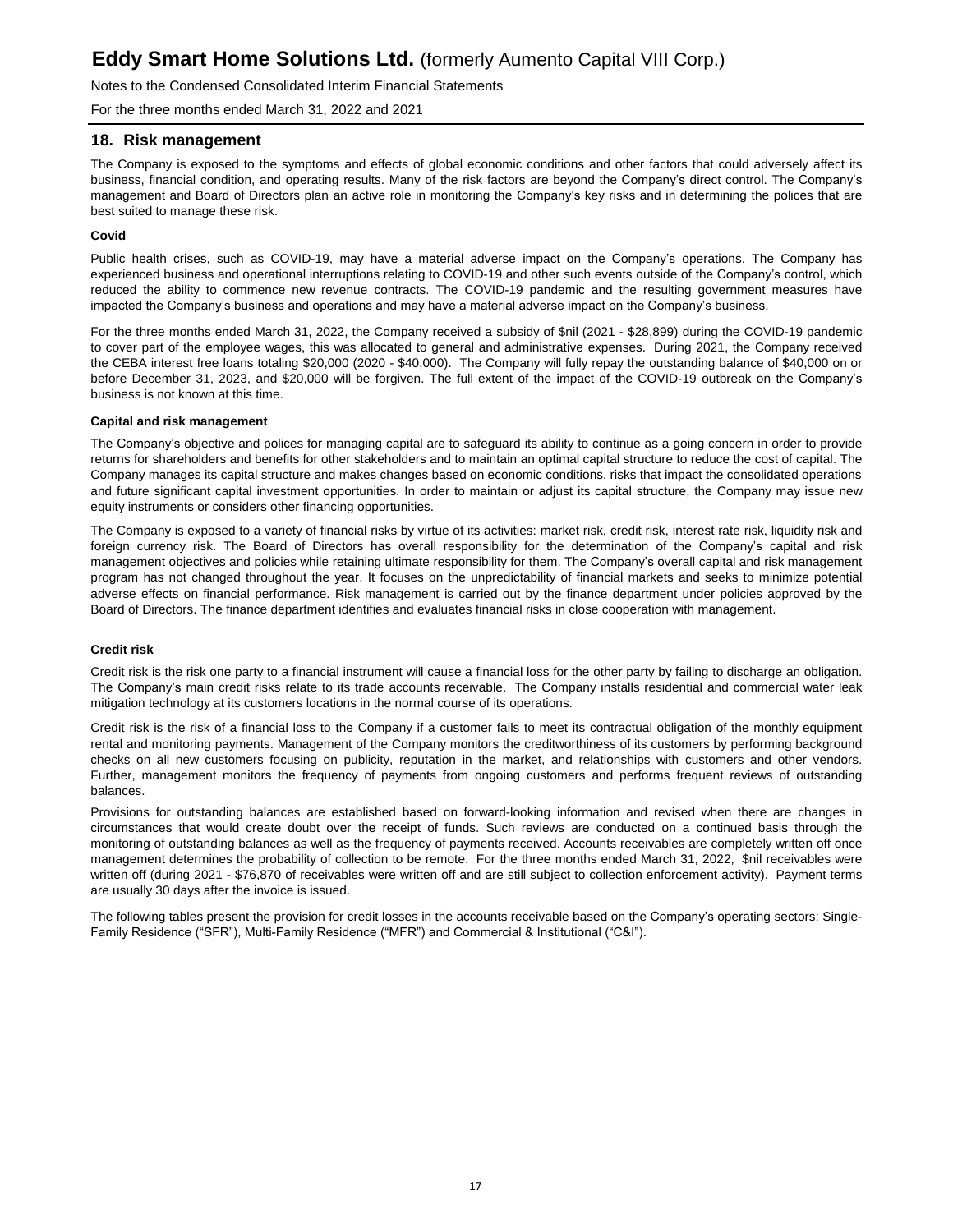Notes to the Condensed Consolidated Interim Financial Statements

For the three months ended March 31, 2022 and 2021

|  |  |  | The provision for credit losses on accounts receivable as at March 31, 2022: |  |  |
|--|--|--|------------------------------------------------------------------------------|--|--|
|  |  |  |                                                                              |  |  |

| <b>Current</b>           |   |        |                                                  |                                              | <b>Total</b>                           |
|--------------------------|---|--------|--------------------------------------------------|----------------------------------------------|----------------------------------------|
| \$<br>476,695            | S |        |                                                  |                                              | 527,479                                |
| 448.812                  |   | 63,349 | 9,337                                            |                                              | 521,498                                |
| $\overline{\phantom{0}}$ |   |        |                                                  |                                              | $\overline{\phantom{0}}$               |
| 925.507                  |   |        |                                                  |                                              | 1,048,977                              |
| <b>Current</b>           |   |        |                                                  |                                              | <b>Total</b>                           |
| \$<br>95,339             | S | 19,137 |                                                  |                                              | 123,858                                |
| 44.881                   |   | 9.502  | 2,335                                            |                                              | 56,718                                 |
| $\overline{\phantom{a}}$ |   |        |                                                  |                                              |                                        |
| 140,220                  | S | 28,639 | 11,717                                           |                                              | 180,576                                |
|                          |   |        |                                                  |                                              | 868,401                                |
|                          |   |        | 60 - 120 days<br>38,275 \$<br>101,624 \$<br>- \$ | Over 120 days<br>60 - 120 days Over 120 days | $12,509$ \$<br>21,846 \$<br>$9,382$ \$ |

The provision for credit losses on accounts receivable as at December 31, 2021:

| <b>Accounts receivable</b>         | Current       |   | 60 - 120 days               |     | Over 120 davs |      | <b>Total</b> |
|------------------------------------|---------------|---|-----------------------------|-----|---------------|------|--------------|
| <b>SFR</b>                         | \$<br>200,854 | S | 1,526                       | S   | 1,428         | S.   | 203,808      |
| <b>MFR</b>                         | 332,282       |   | 18.492                      |     | 41,236        |      | 392,010      |
| C&I                                | 201,500       |   | -                           |     |               |      | 201,500      |
|                                    | 734.636       |   | 20,018                      |     | 42,664        |      | 797,318      |
| <b>Provision for credit losses</b> | Current       |   | 60 - 120 days Over 120 days |     |               |      | <b>Total</b> |
| <b>SFR</b>                         | \$<br>39,643  | S | 763                         | -\$ | $1,071$ \$    |      | 41,477       |
| <b>MFR</b>                         | 33,635        |   | 2,774                       |     | 10,201        |      | 46,610       |
| C&I                                | 10.075        |   | ٠                           |     |               |      | 10,075       |
| <b>Expected credit losses</b>      | 83,353        | S | 3,537                       |     | 11,272        | - \$ | 98,162       |
| Accounts receivable, net           |               |   |                             |     |               |      | 699,156      |

Changes in the provision for expected credit losses result from the following:

| Balance - December 31, 2021            | \$98.162  |
|----------------------------------------|-----------|
| Net allowance recognized as an expense | 82.414    |
| Receivable written off                 |           |
| Balance - March 31, 2022               | \$180.576 |

#### **Currency risk**

A portion of the Company's income is generated in US dollars and is subject to currency fluctuations, the performance of the Canadian dollar relative to the US dollar could positively or negatively affect the Company's income. Thus, the Company may from time to time, experience losses resulting from fluctuations in the value of its foreign currency translations, which could adversely affect its operating results. Translation risk is not hedged.

Regarding translation exposure, if the Canadian dollar had been 5% stronger/weaker versus the US dollar for the three months ended March 31, 2022, with all other variables held constant, income for the period would have been \$80 higher/lower (2021 – \$47).

Currency risk is the risk the fair value or future cash flows of a financial instrument will fluctuate because of changes in foreign exchange rates. For the three months ended March 31, 2022, approximately 19% (2021 – 31%) of the Company's total sales were in US dollars. Consequently, some assets are exposed to foreign exchange fluctuations.

As at March 31, 2022, operating cash was \$156,024 (US \$124,859) and accounts receivable of \$9,865 (US \$7,895). As at December 31, 2021, operating cash was \$80,282 (US \$58,625) and accounts receivable of \$2,296 (US \$1,890).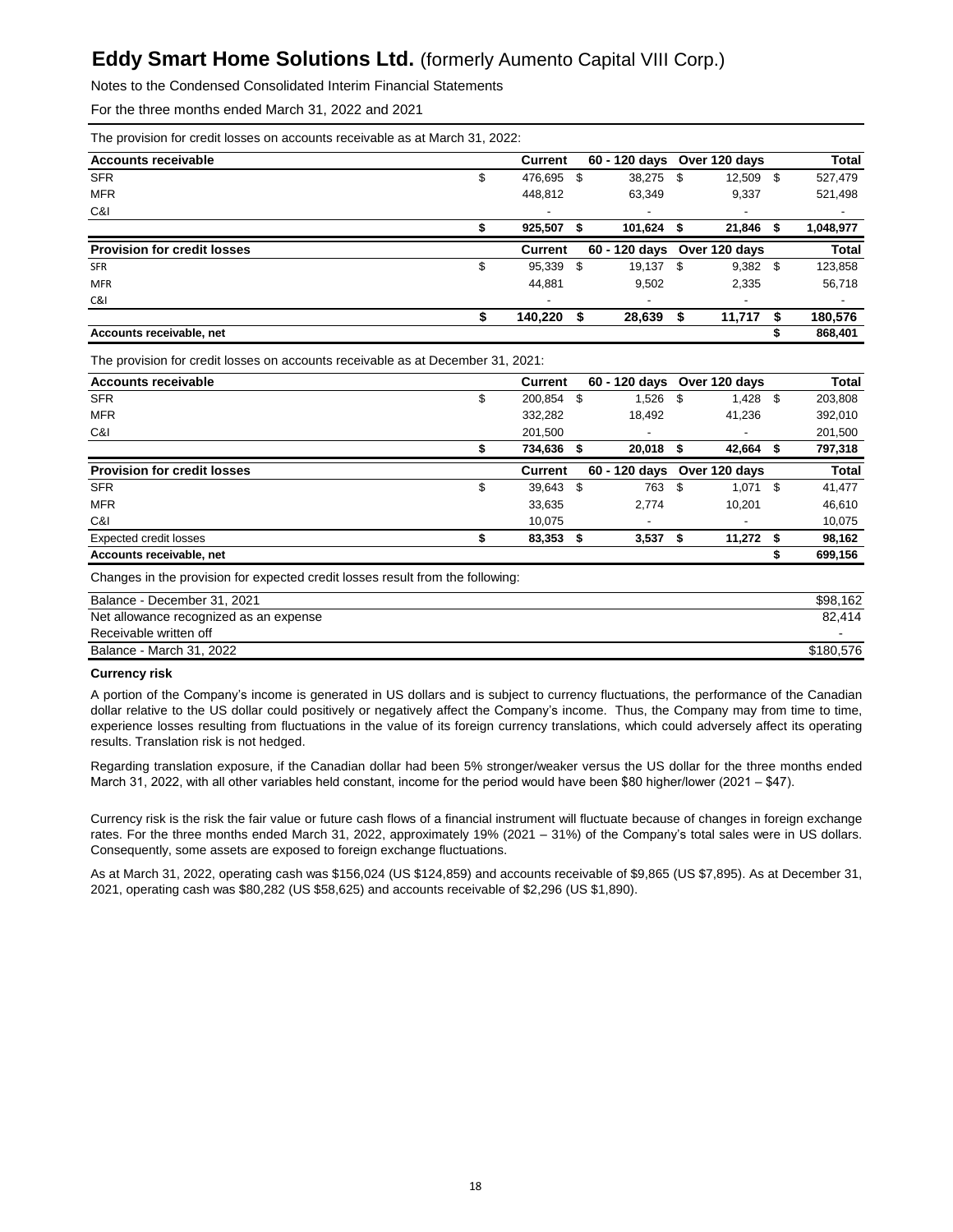Notes to the Condensed Consolidated Interim Financial Statements

For the three months ended March 31, 2022 and 2021

#### **Interest rate risk**

Interest rate risk is the risk that the fair value or future cash flows of a financial instrument will fluctuate because of changes in market interest rates. The Company is subject to interest rate risk with respect to its cash and cash equivalent; however, the risk is minimal because of their short-term maturity. All of the Company's interest-bearing debt instruments have fixed interest rates and are not subject to interest rate cash flow risk.

### **Liquidity risk**

Liquidity risk is the risk the Company will encounter difficulty in meeting the obligations associated with its financial liabilities. The Company is exposed to this risk mainly in respect of its accounts payable, due to related parties and accruals. The Company prepares cash flow forecasts to monitor its cash flow needs in order to manage its liquidity risk. The Company mitigates this risk through financing activities, such as raising cash through the issuances of shares; see subsequent events note. The Company has received a commitment from a shareholder to provide additional financing should the need arise, in order for the company to meet its obligational and fulfill its financial commitments.

#### **Contractual obligations as at March 31, 2022 are due as follows:**

|                                                      |           | Less than 6 |                          |               |               |
|------------------------------------------------------|-----------|-------------|--------------------------|---------------|---------------|
|                                                      | Total     | months      | $6 - 12$ months          | 1 - $3$ years | $4 - 5$ years |
| liabilities<br>payable<br>Accounts<br>and<br>accrued |           |             |                          |               |               |
| (note 11)                                            | 2,529,635 | 1.076.116   | 1,391,527                | 61.992        |               |
| Lease obligation, office                             | 828.939   | 98,059      | 98,059                   | 409.914       | 222.907       |
| Lease obligation, equipment                          | 3.131     | 1.105       | 1.105                    | 921           |               |
| Loan payable (note 12)                               | 40.000    | ٠           | $\overline{\phantom{a}}$ | 40.000        |               |
|                                                      | 3.401.705 | 1.175.280   | 1,490,691                | 512.827       | 222.907       |

Accounts payable and accrued liabilities includes a warranty provision of \$61,992 (December 31, 2021 - \$27,887), related to water monitoring equipment.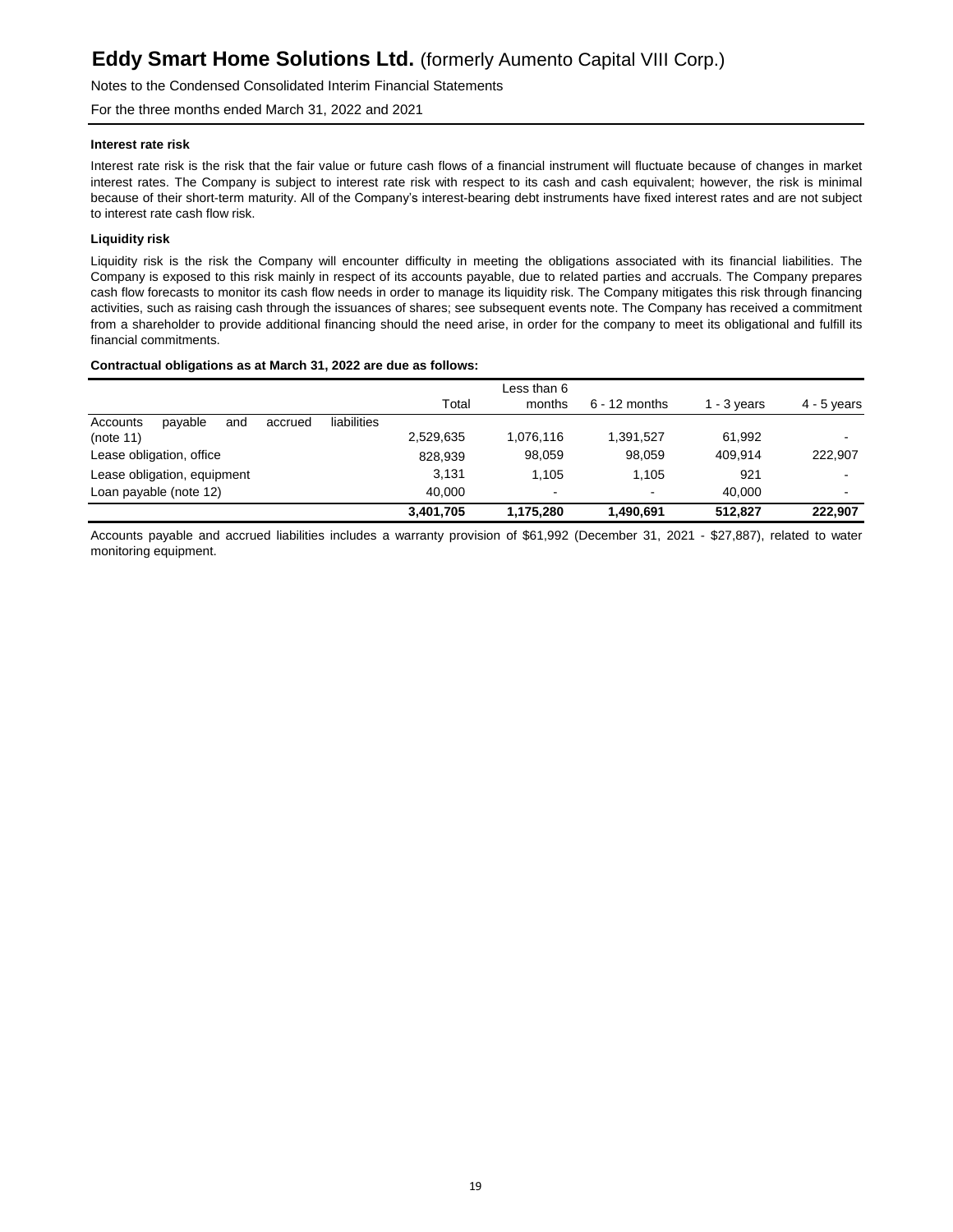### Notes to the Condensed Consolidated Interim Financial Statements

For the three months ended March 31, 2022 and 2021

#### **Fair value of financial instruments**

The fair value of cash, restricted cash, accounts receivable, accounts payable and accrued liabilities, and demand loans approximate their carrying amounts largely due to the short-term maturities of these instruments and are considered to be Level 1 fair value estimates.

The fair value of the term loans (host liability) and loan payable are estimated at a specific point in time, based on relevant market information. This estimate is based on quoted market prices for the same of similar issues or on the current rates offered to the Entity for similar financial instruments subject to similar risk and maturities. Fair value measurements of these instruments were estimated using Level 2 inputs.

The fair value of the Company's conversion derivative of term loan was determined using a probability weighted expected return method as quoted market prices or third-party consensus pricing information is not available. In applying this method, an expected payment was determined under two potential scenarios, each payment was then weighted by an estimated probability of the corresponding scenario occurring, and then the probability weighted payments were discounted to the valuation date and summed. The probability of a liquidity event occurring and discount rate represents Level 3 inputs. The scenarios probability ranged from 80%-100% as at December 31, 2021, the annual discount rate ranged from 22% - 26%, the timing of liquidity event was considered to be at maturity date given the instrument has a short life.

The following table summarizes the sensitivity impact to the embedded derivative fair value from a change in certain assumptions:

| Input                              | Relationship between the key unobservable inputs and fair<br>value measurement<br>Depending on the scenario the probability is applied to, a change in<br>Scenario probability<br>this input can either increase or decrease the estimated fair value |                                                                                                              |         |             |              |  |  |  |  |
|------------------------------------|-------------------------------------------------------------------------------------------------------------------------------------------------------------------------------------------------------------------------------------------------------|--------------------------------------------------------------------------------------------------------------|---------|-------------|--------------|--|--|--|--|
|                                    |                                                                                                                                                                                                                                                       |                                                                                                              |         |             |              |  |  |  |  |
| Discount rate                      |                                                                                                                                                                                                                                                       | Increase (decrease) of the discount rate would decrease (increase)<br>the estimated fair value respectively. |         |             |              |  |  |  |  |
| March 31, 2022                     |                                                                                                                                                                                                                                                       | Level 1                                                                                                      | Level 2 | Level 3     | <b>Total</b> |  |  |  |  |
| Conversion derivative of term loan |                                                                                                                                                                                                                                                       |                                                                                                              |         |             |              |  |  |  |  |
|                                    |                                                                                                                                                                                                                                                       |                                                                                                              | ٠       |             |              |  |  |  |  |
| December 31, 2021                  |                                                                                                                                                                                                                                                       | Level 1                                                                                                      | Level 2 | Level 3     | <b>Total</b> |  |  |  |  |
| Conversion derivative of term loan |                                                                                                                                                                                                                                                       |                                                                                                              |         | (S.778,680) | (S.778,680)  |  |  |  |  |
|                                    |                                                                                                                                                                                                                                                       | ۰.                                                                                                           |         | (S.778.680) | (\$778.680)  |  |  |  |  |

Prior to the RTO Qualifying Transaction closing on January 12, 2022, the term loan principal of \$2,500,000 and accrued interest of \$211,018 was converted into 11,295,908 ESHSI common shares, which were subsequently exchanged into 5,702,936 Common Shares (on the exchange basis of 0.504867 Common Shares for every one ESHSI common share held). See note 12.

During the three months ended March 31, 2022 and year ended December 31, 2021, there were no transfers between Level 1, Level 2 or Level 3 fair value measurements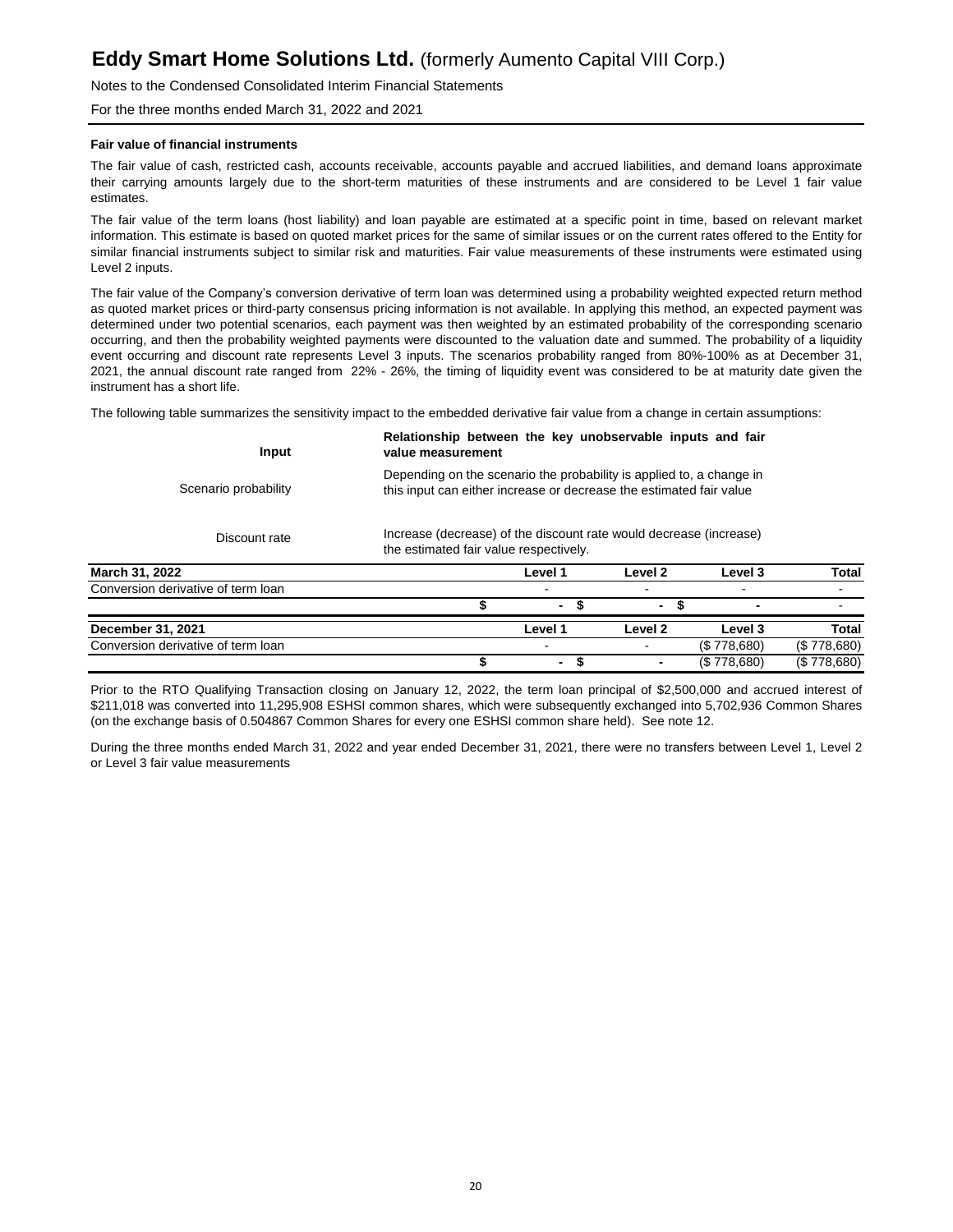Notes to the Condensed Consolidated Interim Financial Statements

For the three months ended March 31, 2022 and 2021

### **19. Segment reporting**

Operating segments are defined as components of an enterprise for which separate financial information is available that is regularly evaluated by the chief operating decision maker in deciding how to allocate resources and in assessing performance. For the purpose of segment reporting, the Company's Chief Executive Officer (CEO) is the Chief Operating Decision Maker (CODM).

The Company operates in three operating segments, which are based on the Company's organizational structure and how the information is reported internally on a regular basis. These operating segments are managed separately because they require different sales and marketing strategies. The Company's revenue is generated from its customers in the following market sectors: Single-Family Residence ("SFR"), Multi-Family Residence ("MFR") and Commercial & Institutional ("C&I"). The Company's revenue is generated from customers in Canada and the USA.

Information related to each reportable segment is set out below. Segment profit and loss information is used to measure performance because management believes that this information is the most relevant in evaluating the results of the respective segments relative to other entities that operate in the same industries.

The Company's results by operating segments are as follows:

| Three months ended March 31, 2022   | <b>SFR</b> | <b>MFR</b> | C&I   | Corporate   | Total         |
|-------------------------------------|------------|------------|-------|-------------|---------------|
|                                     | \$         |            | \$    | S           |               |
| Revenue                             | 138,634    | 242,822    | 1,349 |             | 382,805       |
| Cost of sales (note 8)              | 83,116     | 145,580    | 809   |             | 229,504       |
| Selling (note 9)                    | 119,043    | 208,507    | 1,158 |             | 328,708       |
| General and administrative (note 7) |            |            |       | 4,391,268   | 4,391,268     |
| Interest income                     |            |            |       | (9,625)     | (9,625)       |
| Loss/(gain) on foreign exchange     |            |            |       | 15,906      | 15,906        |
| Finance costs (note 12)             |            |            |       | 115,638     | 115,638       |
| Income taxes                        |            |            |       |             |               |
| <b>Net loss</b>                     | (63, 524)  | (111, 265) | (618) | (4,513,187) | (4,688,594)   |
| Three months ended March 31, 2021   | <b>SFR</b> | <b>MFR</b> | C&I   | Corporate   | <b>Total</b>  |
|                                     | S          |            |       |             |               |
| Revenue                             | 164,287    | 193,189    | 1,946 |             | 359,422       |
| Cost of sales (note 8)              | 106,993    | 125,816    | 1,267 |             | 234,076       |
| Selling (note 9)                    | 81,368     | 95,682     | 964   |             | 178,014       |
| General and administrative (note 7) |            |            |       | 919,755     | 919,755       |
| Interest income                     |            |            |       | (707)       | (707)         |
| Loss/(gain) on foreign exchange     |            |            |       | (3, 561)    | (3, 561)      |
| Finance costs (note 12)             |            |            |       | 302,698     | 302,698       |
| Income taxes                        |            |            |       |             |               |
| <b>Net loss</b>                     | (24,074)   | (28, 309)  | (285) | (1,218,185) | (1, 270, 853) |

**The Company's revenue by geography are as follows:**

**March 31, 2022 March 31, 2021**

| Canada | 309,338 | 248,159 |
|--------|---------|---------|
| USA    | 73,467  | 111,263 |
| Total  | 382,805 | 359,422 |

**The Company's total assets by geography are as follows**

| March 31, 2022 December 31, |           |
|-----------------------------|-----------|
|                             | 2021      |
|                             |           |
| Canada<br>11,254,064        | 5,316,405 |
| <b>USA</b><br>81,234        | 47,276    |
| <b>Total</b><br>11,335,298  | 5,363,681 |